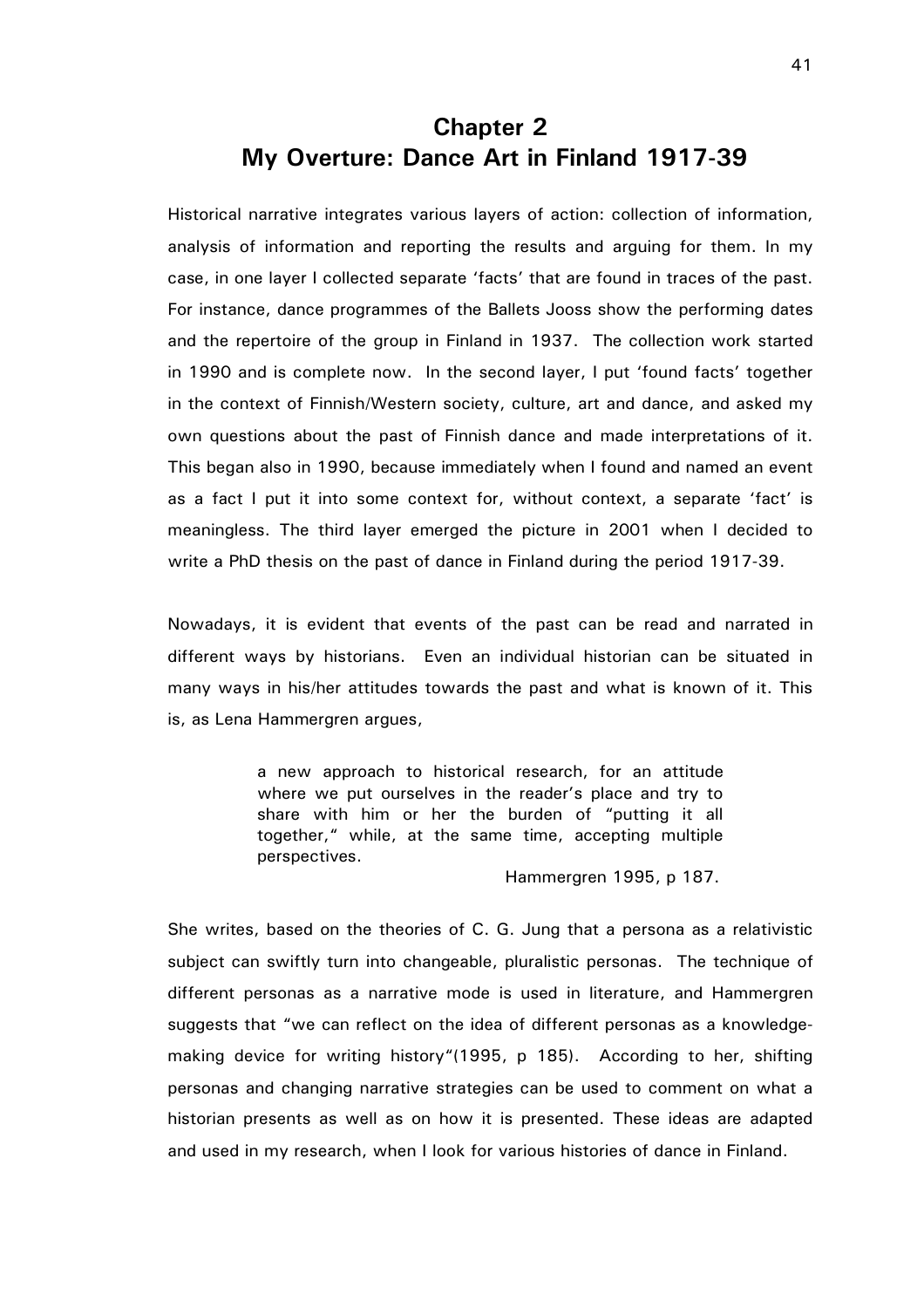In this chapter I use first a positivistic approach, which means taking an "objective", and "detached" attitude towards the past. The quotation marks are used for objective and detached terms to indicate that I am aware of that the possibility of objective knowledge of the past is constantly discussed and argued among historians. Still, I suggest that this 'objective' reading of the past has partly built our understanding of dance in Finland, and it should not be excluded, but accepted among other readings of the past. $1$  However, I do not share Richard Ralph's view that

> the primary task of the dance scholar in most periods remains what it has been for a half century: to continue laying the foundations of the discipline in a critically intelligent way in order to begin to establish a framework within which the ambitious interpreter, interdisciplinarian, and commentator can operate with safety.

Ralph 1995, p 256.

By saying this, Ralph includes himself among those historians whose aim, according to Thomas Postlewait (1991, p 157), is to "establish an impartial method of research and analysis that operates as a safeguard against preconception, bias, prejudice, ideological judgement and misinterpretation".

In general, Ralph's article in *Dance Chronicle* in 1995 gives an impression that dance research, as well as dance history, should achieve a positivist standard before it is open to post-positivist views. Ralph's longing for a simple, solid and empirical ground before interpretation is very understandable. He fears that postmodernism, which sees that reality is open to many kinds of interpretations, would make the life of historian untenable. The objective truth about knowledge of dance history has been lost even before it has been achieved.

Ralph does not admit that interpretation is inevitably present, through a researcher, in all three procedures of the historian - in collecting information, analysing it, reporting on it and arguing for results. An academic debate and modes of interpretation in dance cannot develop without commitment to the basic archive work, as Ralph argues. However, he should not forget that today it is also evident that the historian, as Postlewait writes, "must negotiate between fact and theory at each level of the three procedural stages" (1991, p 159). The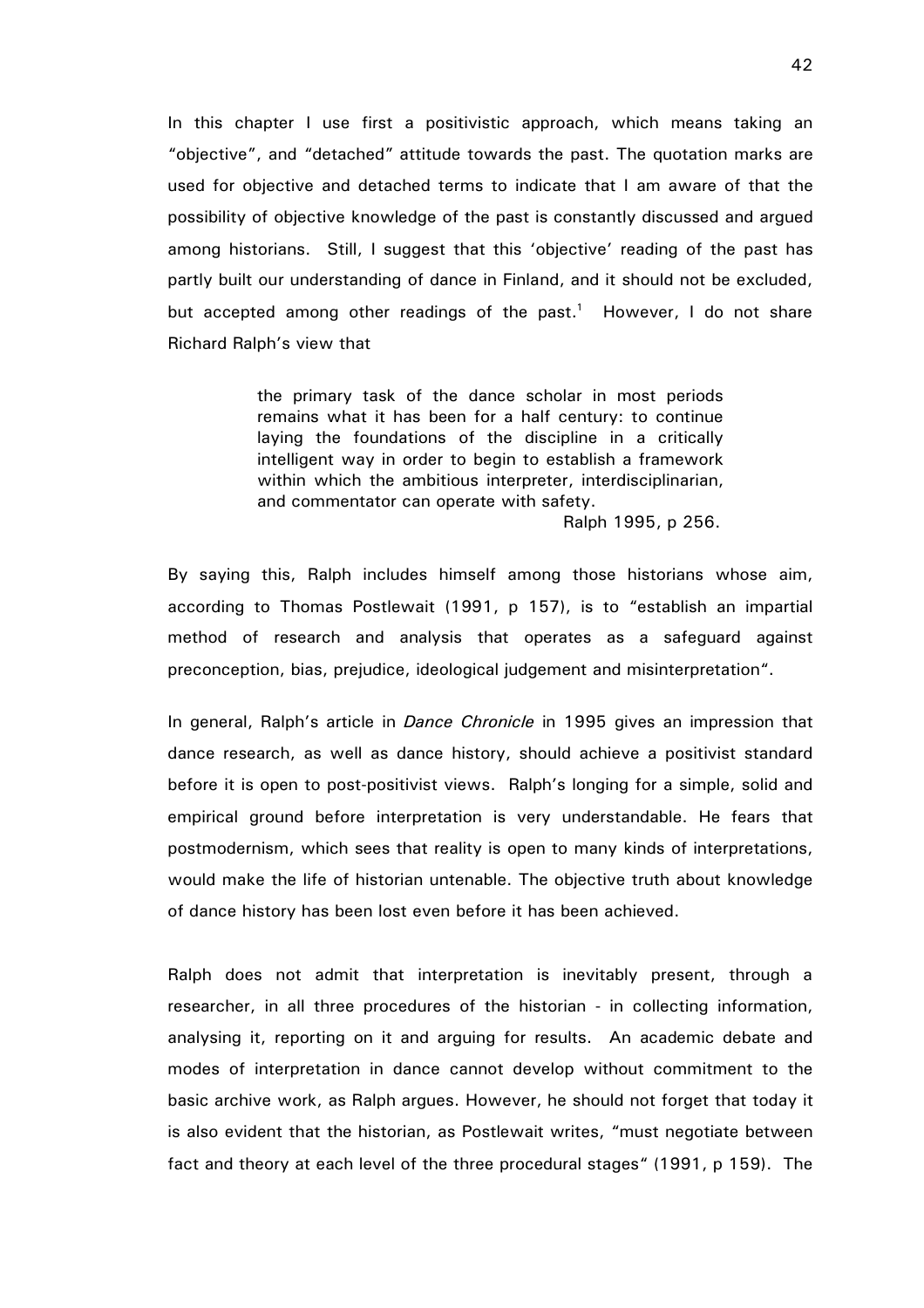pluralities of interpretation are already present in archives. Besides, as Janet Adshead-Landale argues in her response to Ralph, "this empirical approach is a reflection upon the conceptual framework in which the description is carried out" (1997, p 67).

At the end of his article Ralph warns of the dangers of new academic trends for dance history. Of course, it is demanding and challenging for dance researchers to develop a young discipline at a time when the boundaries between disciplines as well between arts are removed, reconsidered or even "can be seen as imperialistic constructs of humanism", as Adshead-Landale (1997, p 65) states. But, the solution is not to make an appeal to the old values and ways of objective research. Dance history has to face the demands of today; it cannot wait for maturity that will never come. I agree with Adshead-Lansdale, who writes that "the old idea, that history discovers the "truth" has to be replaced by a multiplicity of accounts, constructed in the present"(1997, p 74, the bolding is mine). However, it is also important to remember the dynamic and ambiguous nature of histories constructed in the present, since it is "not only a question of which context we choose to examine", as Hammergren writes, "but also how we *change* together with this context" (1995, p 191).

This chapter operates across three different layers. The first layer examines what happened in dance in Finland in 1917-39 with the help of my data collection of dance performances during that period. The research data is presented, described and categorised, and the content of data is analysed by using both quantitative and qualitative methods. The exact number of performances is counted, sorted and introduced in the forms of charts. Different performance categories are described and discussed in an 'objective' and 'detached' manner. The second layer reveals how this 'neutral', 'detached' and 'objective' history gives us some knowledge of dance in Finland, but above all it gives rise to more detailed and complex questions. The naïve and all-inclusive question, what did happen in dance in Finland, fractures almost immediately into detailed questions and discourses. However, it is not only the data, which leads us to these questions and discourses, but it is also the interaction between the data and my personal interests, views, opinions and existing histories. At the end of this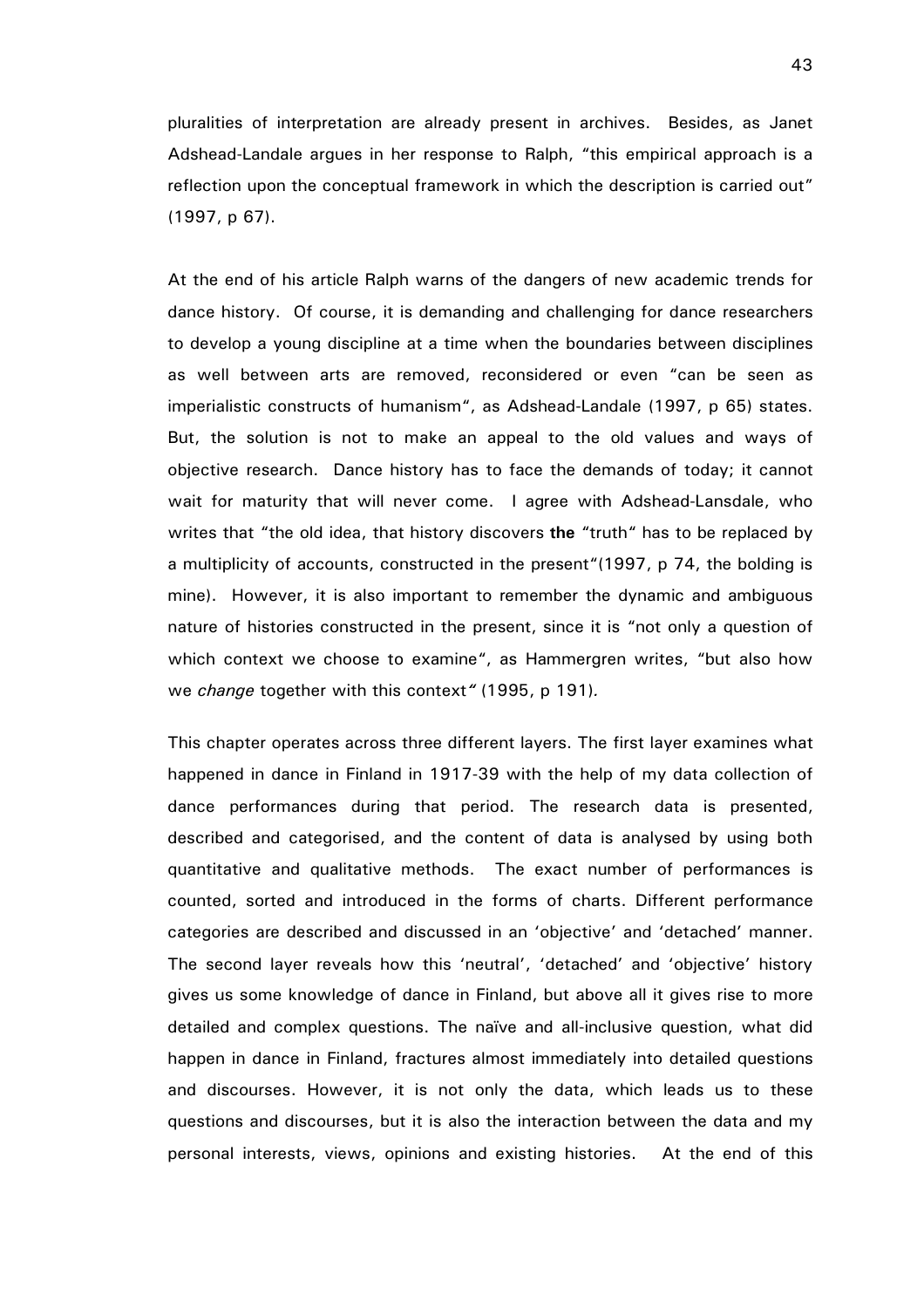chapter, in the third layer, I consider the meaning of this complexity of questions and discourses for my further research and research strategies.

This period of 1917-1939 was chosen for three reasons. Firstly, Tiina Suhonen had focused her research on dance in Finland at the turn of the 20<sup>th</sup> century, and I wanted to participate in the construction of Finnish dance history by concentrating period after her research era. Secondly, a detailed look at dance performances during the period 1917-1939 offers an opportunity to reflect on existing histories of Finnish dance and contextualise Elsa Puolanne's Loitsu as part of dance in Finland. The third reason was personal. From the 1980 I have been interested in and curious on dance art and the changing life of the 1920s and 1930s.

#### RESEARCH DATA

The main source for the data of dance performances is the press cutting collection at the Finnish Theatre Museum. It includes reviews of dance performances as well as theatre performances. The collection of the Theatre Museum starts from the season 1923-24 and covers the whole of Finland, not only Helsinki. In addition, all dance collections at the Theatre Museum, the statistics of the Finnish National Ballet and microfilms of Uusi Suomi, the biggest newspaper in Finland during the research era, were checked. The newspaper Karjala, published in Viipuri, was also checked in order to give regional credibility.

At this moment, the data covers almost 100 % of the performances in Helsinki, which were advertised and/or reviewed in newspapers, and about 70-80 % of the performances in the rest of Finland. Obviously not all performances, especially performances of dance schools, were advertised or reviewed in newspapers.

The collected data, presented in Appendices  $3 - 11$  (pp 213-235), contains the following information:

- categorisation of performances

- date(s) of performances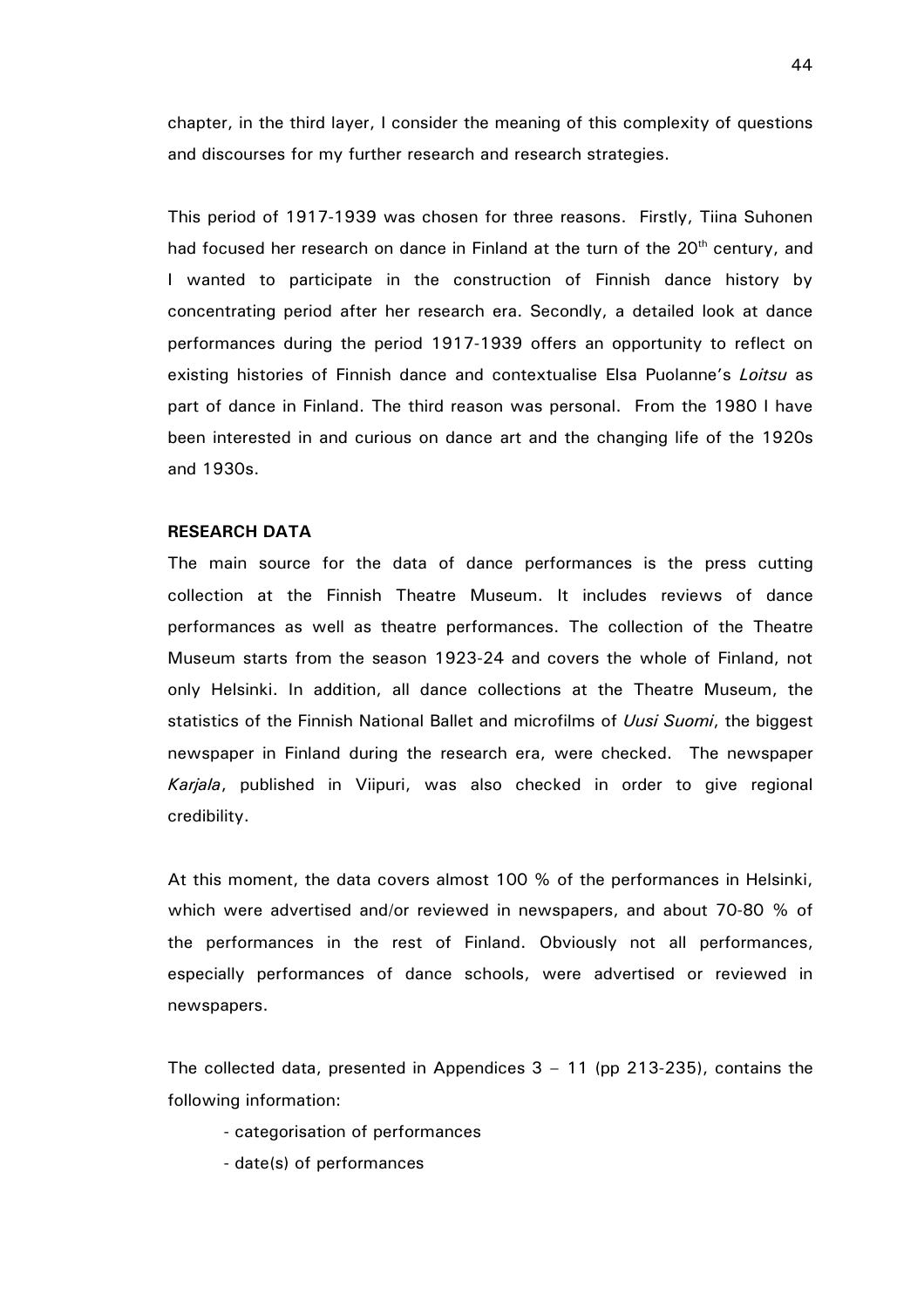- choreographer(s) and/or dancer(s)
- venue and town
- source(s) of information
- total number of performances
- source(s) of the given information

At the very beginning of the collection process dance performances were not divided to different categories. By the end of the 1990s I had such a long chronological list on my computer that it became hard to find information and difficult to add missing data. I decided to arrange the material and sort it by using basic binary oppositions in what is nowadays thought of as Western theatre dance. Ballet and modern dance were taken as the main dance genres, although in Finland the different early modern dance trends until 1960s were usually called free dance. Ballet performances of the Finnish National Ballet formed a category of their own beside other ballet performances. Also professional and school performances were separated in the data. Because it was impossible to trace a number of performances presented during the dance tours, they formed a separate category. The division to different categories was in general made based on the information in advertisements, reviews and programmes, from which some interesting issues emerged raising the question of knowing how separated these forms were.

The main groupings of ballet and modern dance, as well as school and professional performances, constantly overlapped. Some performances contained dances from various dance genres, like ballet and character dance, ballet and social dance or all those three, and there were even performances at which the same dancers performed both ballet and plastic dance. Therefore, a new category, mixed performances, was needed. In addition, some rare dance genres, like oriental and acrobatic dance were included in the category of mixed performances. The borderline between professional and school performances was also blurred. The decision was made that, if a performance was titled as a student or school performance in a programme, press announcement or review, it was put into a category of school performance. The performances at which a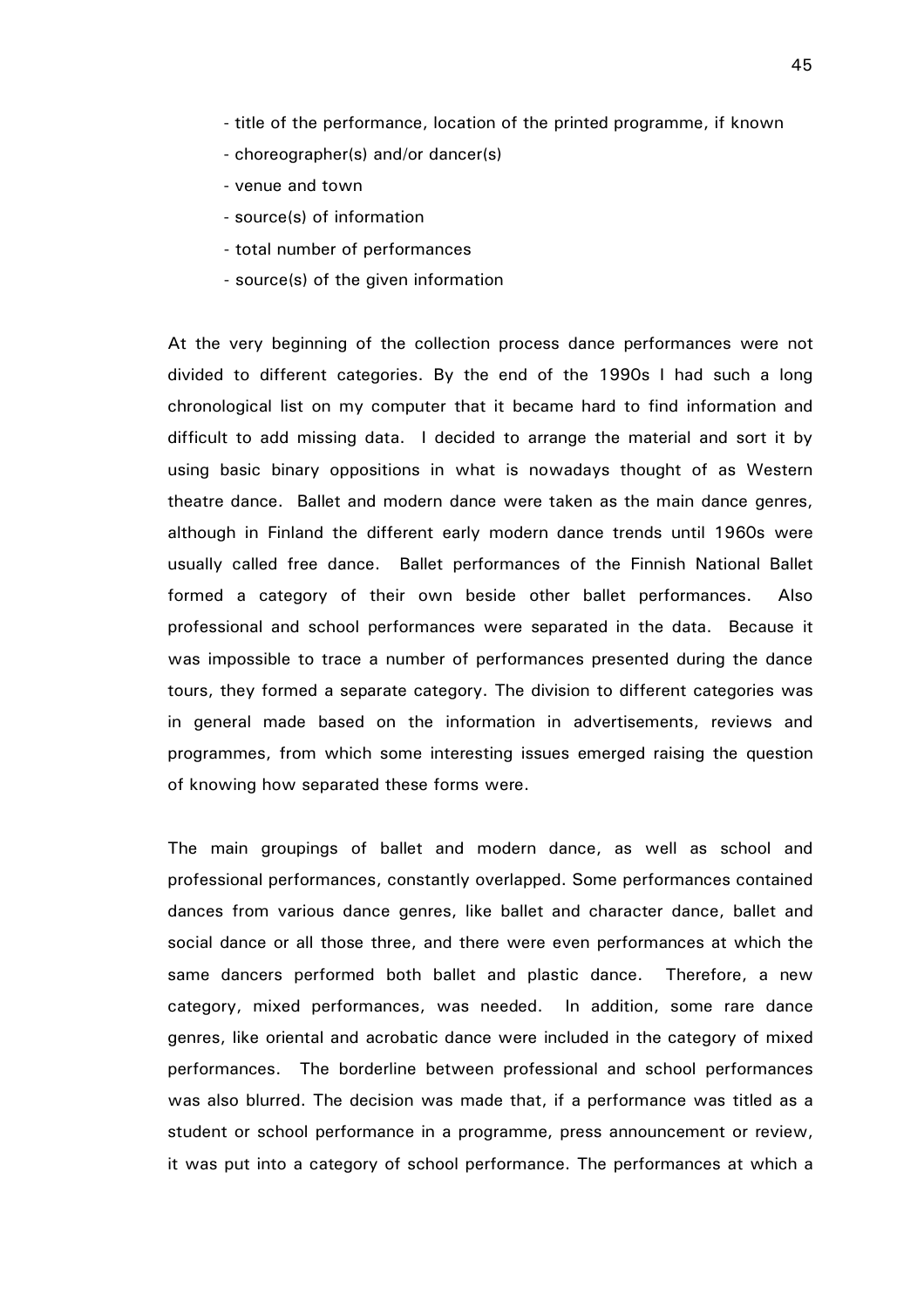dance teacher was assisted by his/her students were located in the category of professional performance. Some difficulties also appeared in distinguishing official ballet performances of the Finnish National Opera from private ballet performances arranged by the first ballet dancers at the Finnish National Opera, under such names as the Soloists of the Opera, the Dancer(s) of the Finnish Opera.

Finally, the data was divided to eight different categories as follows. The detailed data of each category is given in the Appendices 3–10, 217-238.

Appendix 3 Ballet performances of the Finnish National Ballet; the abbreviation FNB is used in charts.

Appendix 4 Ballet performances other than those of the Finnish National Ballet; B in charts.

Appendix 5 School performances in ballet; BS in charts.

Appendix 6 Solo and group performances in modern dance; M in charts.

Appendix 7 School performances in modern dance; MS in charts.

Appendix 8 Performances including different or rare dance genres; Mixed in charts.

Appendix 9 Foreign guest performances; GP in charts.

Appendix 10 Dance tours; Tours in charts.

This data is used as material for tables and diagrams that present quantitative features of dance in Finland in 1917-1939. In addition to this data, there is a list of dance performances (Appendix 11, p 239) containing some documentation on performances in restaurants and spas as well as occasional dance numbers at private and official gatherings. The documentation of these performances is incomplete and is not taken into account in charts, but it presents some useful information for further discussions in this thesis, however.

### CONSEQUENCES OF DISTINCTIONS OF THE DATA

The above difficulties with grouping raised new questions. Western dance history pays much attention to the dissimilarities, polarities and binary oppositions between different dance genres, and especially between ballet and modern dance. The chapters in surveys of Western dance history are divided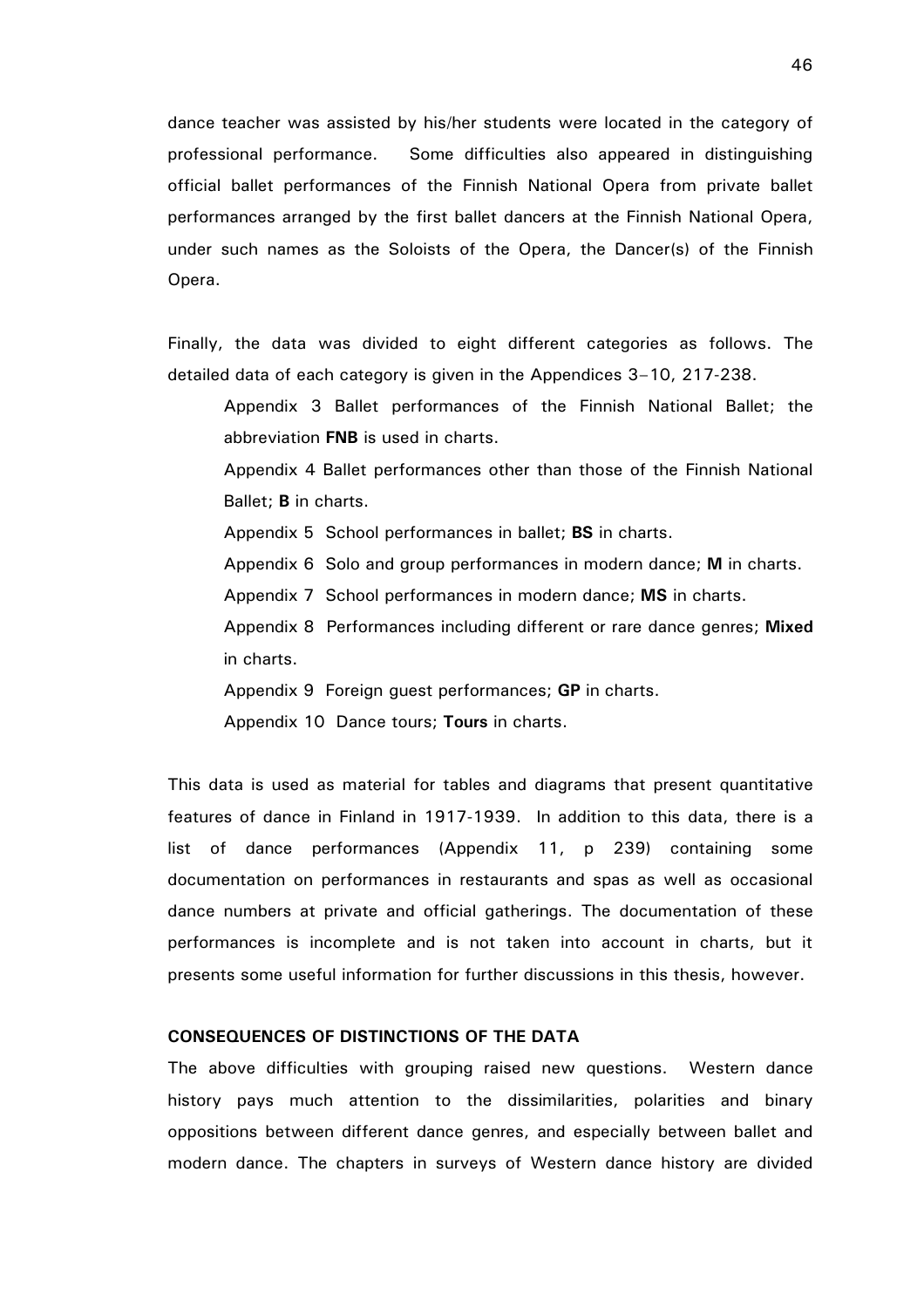mostly between ballet and modern dance. Less attention has been paid to the occasions in which genres appeared together or even mixed. It is questionable to what extent such distinctions as ballet and modern dance and professional and amateur, are relevant in Finland during the 1920s and 1930s. My own data categories were based on the current view that there was already a distinction between ballet and modern dance as well as between professional and amateur, but on the other hand my sources suggest that the distinctions were not established during my research period. Actually, overlapping in my data categories indicates that the distinctions were not very clear, as Finnish dance historian Tiina Suhonen writes.

> One battle line during the years of independence has been between classical dance and new dance trends, the other perhaps between amateur and professional art.

> Koko itsenäisyyden ajan yksi taistelurintama on kulkenut klassisen tanssin ja uusien tanssisuuntausten välillä, toinen vaikkapa harrastaja- ja ammattitaiteen välillä. Suhonen 1997, p 11.

In his book *Alien Bodies* Ramsay Burt (1998) suggests that distinctions between ballet and modern dance, as well as between 'high' and 'low' culture, were more fluid and dynamic during the first four decades of the 20th century than after the Second World War. This seems to be true in Finland. It might be useful to analyse discourses and practises in dance, and to examine to what extent these distinctions existed and were created during my research era. This issue is given closer consideration in Chapters 3 and 4.

### NUMBER OF DANCE PERFORMANCES

The exact numbers of dance performances in the period 1917-39 are presented in Chart 3 on the next page. Numbers are given by seasons, and performances are divided to eight categories, as defined before. Chart 3 shows the number of tours by season, but not the number of performances during the tours. Therefore, the total number of performances, 775, does not include performances on tours. Most of these performances were arranged twice or three times, some just once, and only some ballets at the Finnish National Ballet were performed more than ten times. The number of first nights is  $256.<sup>2</sup>$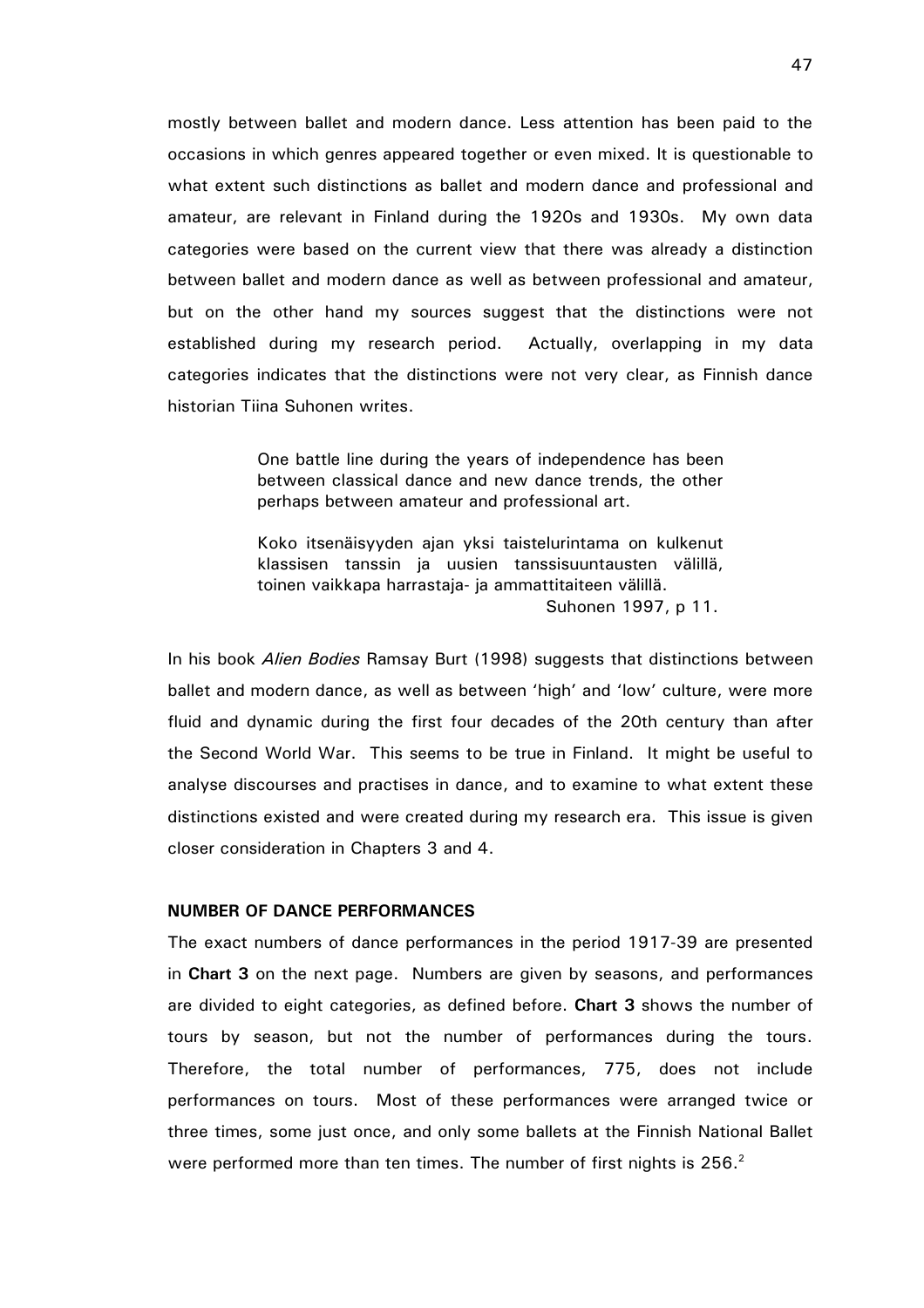| <b>Season</b> | B              | <b>BS</b>      | <b>FNB</b>     | M                | <b>MS</b>      | <b>Mixed</b>   | <b>GP</b>       | <b>Total</b> | <b>Tours</b>   |
|---------------|----------------|----------------|----------------|------------------|----------------|----------------|-----------------|--------------|----------------|
| 1917-18       |                |                |                | $\overline{4}$   | 1              | $\overline{2}$ | 3               | 10           | $\overline{2}$ |
| 1918-19       | 4              |                |                | 8                | 1              | 4              | 4               | 21           | 1              |
| 1919-20       |                | $\overline{2}$ |                | $5\phantom{.0}$  | $\overline{2}$ | 6              | 34              | 49           | 3              |
| 1920-21       | $\overline{2}$ | 3              |                | 12               |                | $\overline{7}$ | 1               | 25           |                |
| 1921-22       | 3              | $\overline{4}$ | 25             | $\boldsymbol{9}$ |                | $6\phantom{1}$ | 3               | 50           | $\mathbf{1}$   |
| 1922-23       | 4              | $\overline{2}$ | 40             | 3                | $\overline{2}$ | 4              | $\overline{2}$  | 57           |                |
| 1923-24       | 12             |                | 24             | $\overline{4}$   | $\overline{2}$ | $\mathbf{1}$   | 9               | 52           | $\overline{2}$ |
| 1924-25       | $\mathbf{1}$   | 1              |                | $\overline{2}$   | $\overline{2}$ | 4              | $\overline{2}$  | 12           | $\mathbf{1}$   |
| 1925-26       | $\overline{4}$ |                | $\overline{2}$ | $\overline{2}$   |                | 5              | $\overline{2}$  | 15           | $\overline{2}$ |
| 1926-27       | $\mathbf{1}$   |                | 3              | 3                | 1              |                | 4               | 12           | 1              |
| 1927-28       |                | $\overline{2}$ | 23             | $\overline{4}$   | 3              | $\overline{7}$ | $\overline{4}$  | 43           | $\mathbf{1}$   |
| 1928-29       | 5              |                | 30             | 4                | $\overline{2}$ | $\overline{2}$ |                 | 43           |                |
| 1929-30       | $\overline{2}$ |                | 39             | 3                | 3              | $\overline{2}$ | 3               | 52           | $\mathbf{1}$   |
| 1930-31       | 1              |                | 32             |                  | 6              |                | 3               | 42           |                |
| 1931-32       | $\mathbf{1}$   |                | 27             | $5\phantom{.0}$  | 8              |                | $\overline{7}$  | 48           |                |
| 1932-33       | $\overline{2}$ |                | 29             | $\mathbf{1}$     | $\overline{2}$ |                | $\overline{7}$  | 41           |                |
| 1933-34       | $\overline{4}$ |                | 17             | 3                | 8              | $\overline{2}$ | $\overline{7}$  | 41           | $\mathbf{1}$   |
| 1934-35       | $\overline{2}$ |                | $\overline{7}$ |                  | 4              |                | 5               | 18           |                |
| 1935-36       | $\mathbf{1}$   |                | 8              | $\overline{2}$   | 3              | $\overline{4}$ | $5\phantom{.0}$ | 23           | $\overline{2}$ |
| 1936-37       |                |                | 19             |                  | $\overline{2}$ | 3              | 14              | 38           |                |
| 1937-38       | $\overline{4}$ |                | 14             | $\overline{2}$   | $\overline{2}$ | $\overline{2}$ | 9               | 33           |                |
| 1938-39       | 1              | 1              | 37             | 1                | 1              | 3              | 1               | 45           | $\overline{2}$ |
| 1939-40       |                |                | 5              |                  |                |                |                 | 5            |                |

The numbers show that the increase in dance performances during the period was not fast at all. The number of performances varies from ten to fifty-eight per season; the average is thirty-three performances. Compared to the number of performances in recent years (1997-2005) the number of performances in 1917-39 was low. The total number of performances, 775, during the whole research period of 22 years, is about 1/3 of the total number of performances in a recent year.<sup>3</sup> So, the years of sharp growth in numbers came later, but any way these numbers have some striking and revealing significance.

Total 54 15 381 77 55 64 129 775 20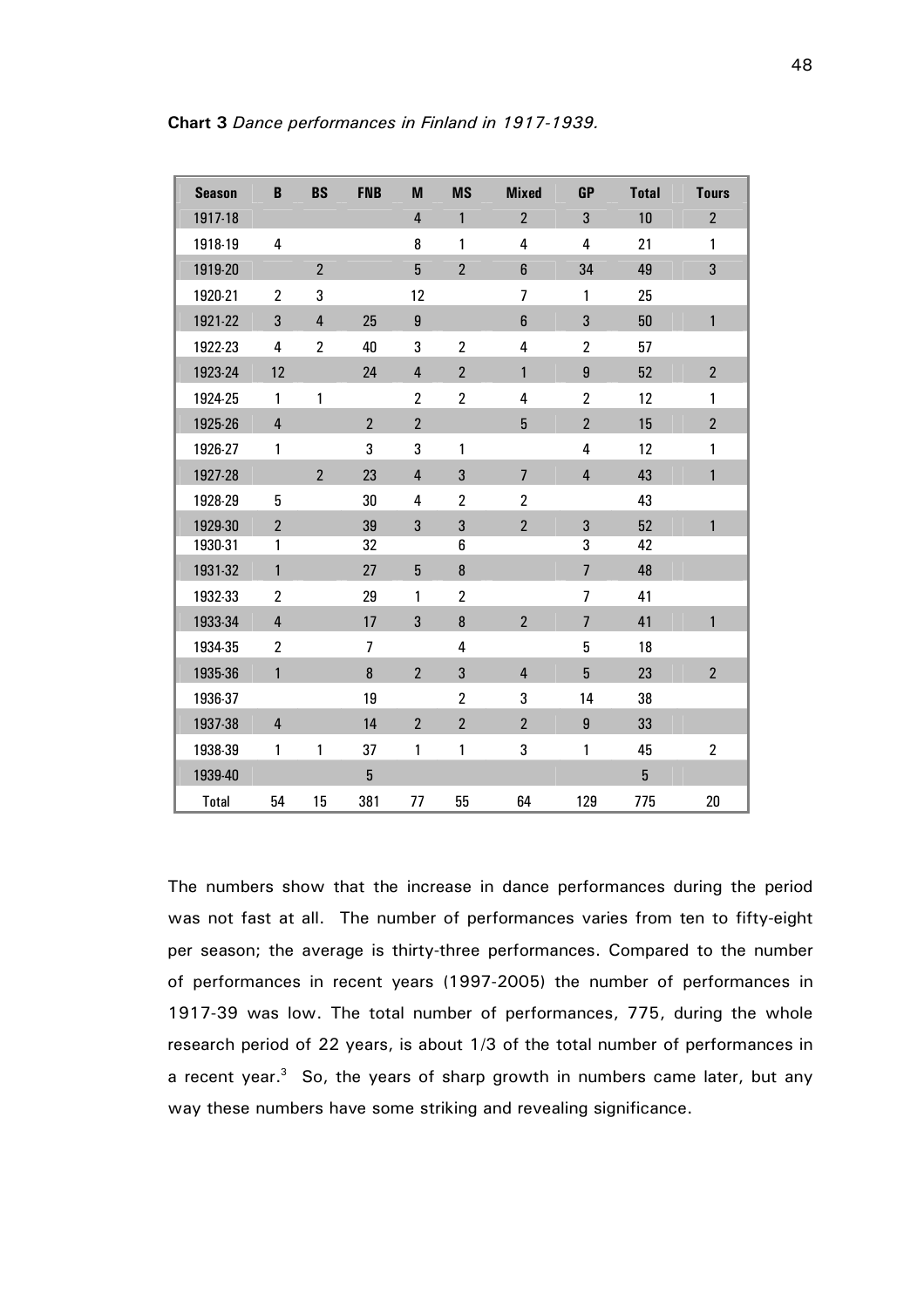There was a huge number, thirty-four, of Russian guest performances during the season 1919-20. The performance data (Appendix 9, pp 233-236) shows that Senta Will, Boris Strukov, Lyubov Egorova and Catarina Lyutikhova, former dancers of the Imperial Ballet, had arrived in Finland probably during the spring of 1920. They formed various dance groups and performed at least in Helsinki and Viipuri. Most of their performances took place in the Restaurant Pörssi, one of the most famous restaurants in Helsinki; only a few performances were arranged at theatre venues. These performances certainly did not reach only Russians living in Helsinki, but also wider Finnish audiences, perhaps even people who did not go to theatre venues. The question is: of whom did the audience consist? Generally, the performance data that used to present exact numbers does not contain show performances in restaurants. On the basis of advertisements in *Uusi Suomi* and Karjala, they were abundant but it is impossible to find out their real number (Appendix 11, p 239). The exception for Russian dancers and their performances was made during the spring of 1920, because of the repertoire and the high number of performances. The repertoire in the Restaurant Pörssi included for example, the third act of *Pachita* by Marius Petipa, the ballet *Magic Flute* by Lev Ivanov and the pas de trois from the ballet Coppélia by Marius Petipa. The Russian dancers stayed for varying periods in Finland, and some of them taught ballet at the Helsinki Dance Institute.

Chart 3 also reveals that the balance between modern dance and ballet performances changed during the season 1921-22. Until that season, there were more performances of modern dance than ballet performances. The first ballet performance of the Swan Lake at the Finnish Opera in January 1922 changed the situation. And there were not just one to three performances of Swan Lake, but twenty-five of them during the spring of 1922. However, the number of ballet performances at the Finnish National Opera kept changing dramatically during the period 1922-1939. According to different writers (Vienola-Lindfors & af Hällström 1981, Säilä & Räsänen 1986), the ballet group did not reach a stable position at the Finnish National Opera during the first decades of its existence. The Opera had constant economic troubles in the 1920s and 1930s, which was also reflected in the work of the ballet group. The ballet had a minor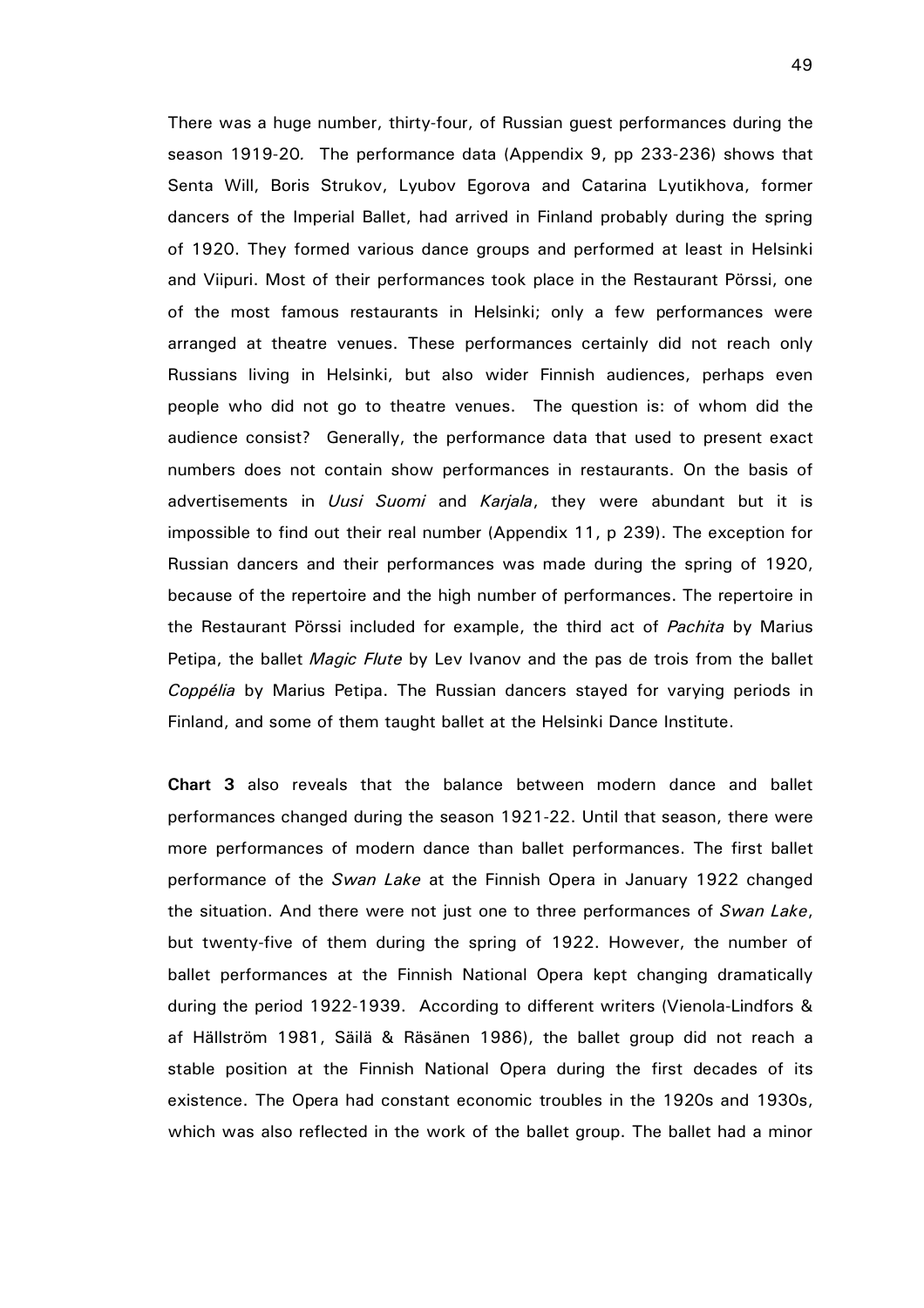role beside the opera, and despite of the support of the director of the Opera, Edvard Fazer, the ballet group had to fight for its existence.

The share of different performance categories is shown below.





Almost a half, 49%, of the performances were given by the Finnish National Ballet. The second largest group is foreign guest performances with 17%, and the third is modern dance with 10%. The share of mixed performances is also quite high, 8%. The share of modern dance schools, 7%, is higher than the share of ballet schools, which is only 2%. The ballet performances outside the Finnish National Ballet have a 7% share. This share may have been bigger, as there are not many traces left or found of the performances in the Finnish countryside. Most of these performances were actually carried out by the dancers of the Finnish National Ballet.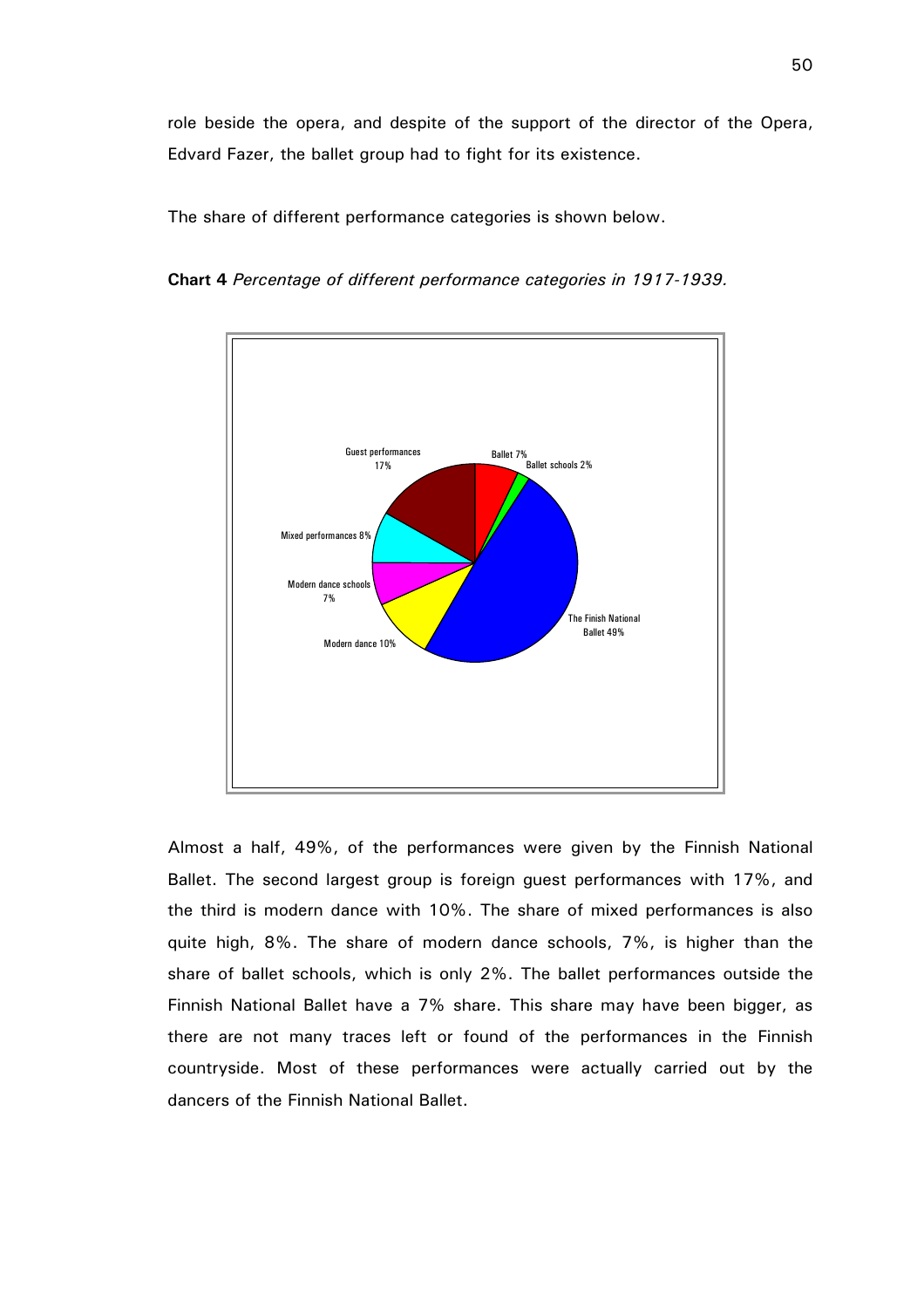The leading role of the Finnish National Ballet - on the basis of the number of performances - is demonstrated on the next page, in Chart 5. The upper line shows the total number of dance performances, and the lower liner indicates the performances of the Finnish National Ballet. There are two periods when the number of performances decreased dramatically, from the season 1923-24 to the season 1926-27 and from the season 1933-34 to the season 1937-38. Both declines were connected to the number of performances at the Finnish National Opera. The lack of funding closed down the Finnish National Opera, as well as its ballet in 1925. The Opera was reopened next year, 1926, and for the first time a permanent ballet group of nine dancers, was employed in the same year. Earlier only soloists had permanent contracts; other dancers were paid by performance. The second decline happened in 1935 when the Board of the Opera decided that operettas and ballet would not be performed anymore in the National Opera. This time common support for the ballet in newspapers forced the Board to give up the plan (Vienola-Lindfors & af Hällström, 1981).



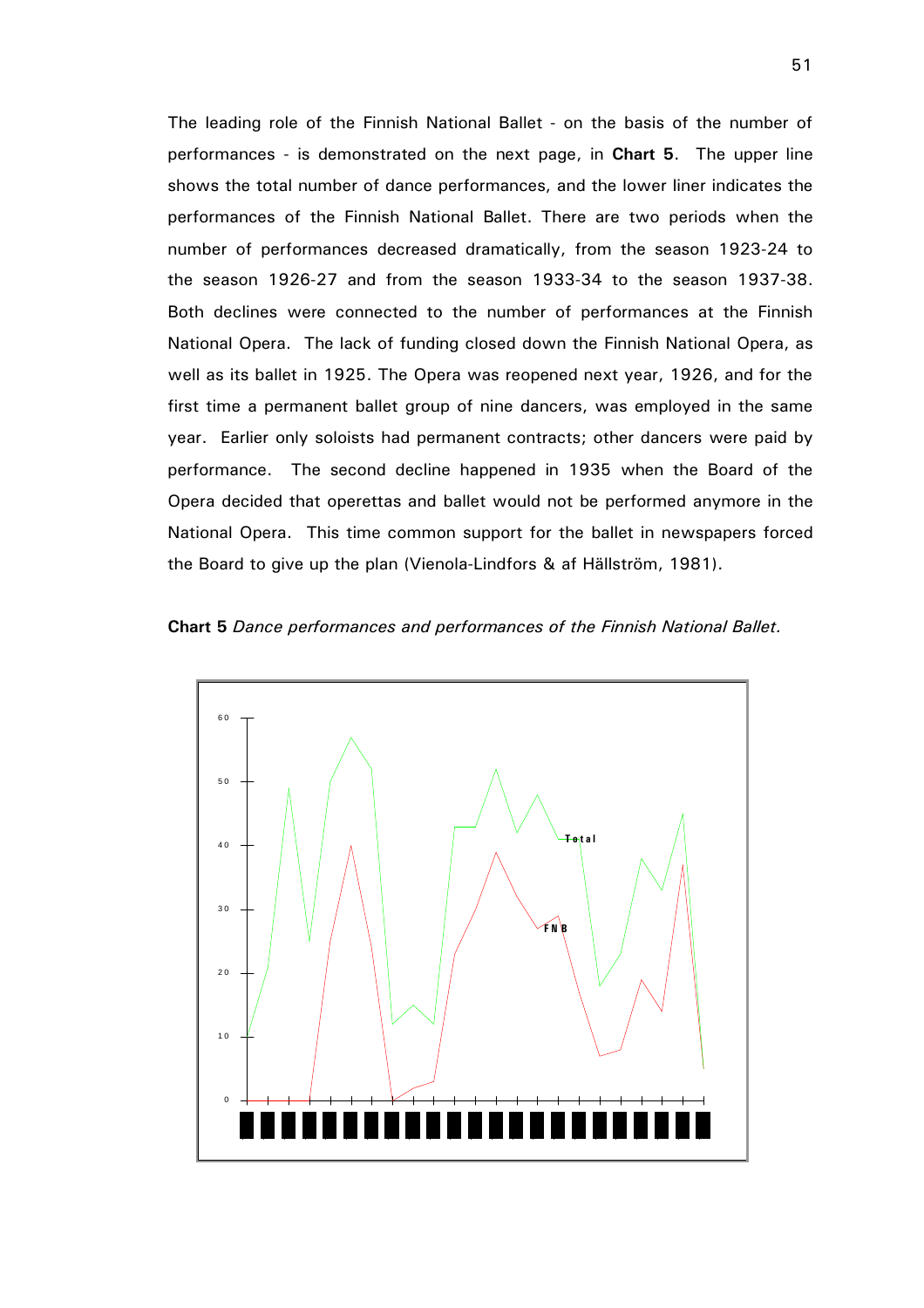There were few ballet performances and ballet school performances before the Swan Lake at the National Opera in 1922. After 1922 schools arranged only occasional performances, although there probably were more performances, but they were not advertised or reviewed in newspapers. On the basis of my data the number of ballet performances outside the Finnish National Opera ballet was not high. However, the work at the Finnish National Opera was irregular and poorly paid, and according to dancers' reminiscences, dancers performed in restaurants and spas and had their own performances and tours around Finland as the Opera did not offer enough work and salary for their living.

Chart 3 (p 48) shows that the development of modern dance was different from that of ballet. The ups and downs in the number of performances were not so sharp. The most active years in modern dance were in the late 1910s and the early 1920s when various dancers, such as Maggie Gripenberg, Sari Jakelow, Taina Helve, Wini Laine and Martta Bröyer, had their own performances. And again during the early 1930s when various dance and movement schools, such as Gripenberg, Suontaa, Salminen, Bröyer, Gustafsson, Tamminen and Tuulos-Eskelinen, put up their performances. In modern dance there appears to be a slight shift from solo performances towards school performances during the first half of 1930s, yet the total number of performances in modern dance actually decreased during the late 1930s.

There were more mixed performances in the 1920s than in the 1930s. This may indicate that borderlines between dance genres became tighter and there were fewer choreographers and dancers who used more than one dance genre. There seems to be an opposite development in foreign guest performances, which increased slightly during the 1930s, especially during the late 1930s when the economic recession was over in Finland.

#### NATIONAL AND INTERNATIONAL FINNISH DANCE ART

At the turn of the 20th century dance was not considered an art form in Finland. Thus, at the very beginning the models for dance art were taken from different dance genres and trends presented in Finland by foreign dancers. Western dance history presents dance at the same time as an international and national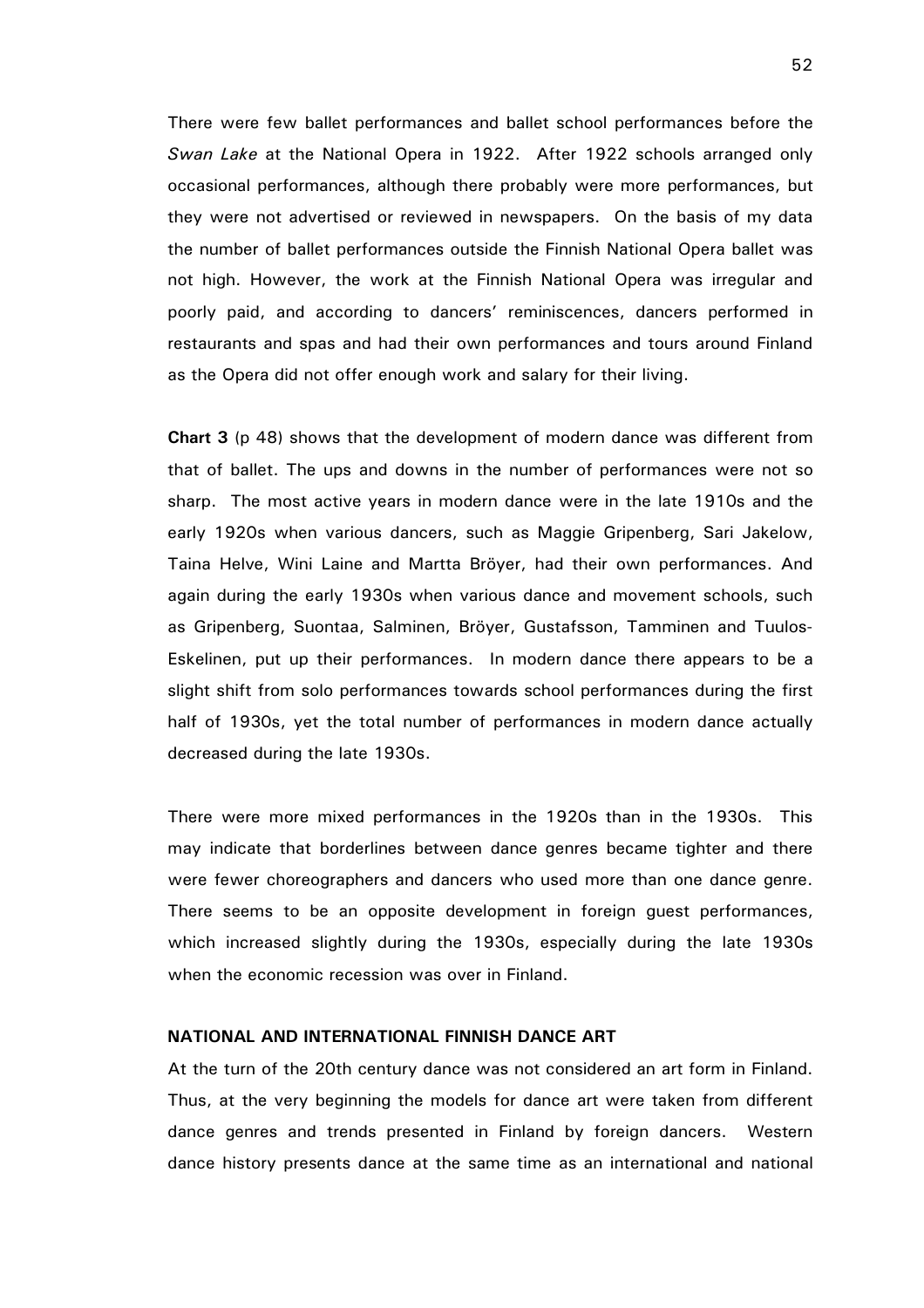phenomenon, but what these terms mean in dance is seldom discussed or analysed. It is necessary to reflect on the meaning of 'national' and 'international' dance art understood in Finland at that time.

Based on the analysis of the number of performances, the most significant feature in dance in Finland during my research era was the birth of the Finnish National Ballet. It also meant a remarkable shift from modern dance to ballet. Dance art in Finland did not follow the usual story of Western dance history. Finland did not have an aristocratic ballet tradition, which would has been challenged and opposed by modern dance, as the story usually evolves in surveys on dance history. I would even suggest that in the beginning Finnish representatives of modern dance and ballet did not acknowledge clearly the binary situation. How far the idea that there had to be a clear distinction between ballet and modern dance was exported by Finnish dancers who studied in Germany, or by critics and writers influenced by European dance writers, and to what extent it was a result, of what happened in dance in Finland is worth further examination.

Ballet and modern dance appeared almost simultaneously in Finland. On the basis of the number of performances arranged by Finnish dancers during the first decades of the 20th century modern dance had a stronger start. In the 1910s even the first dancers of opera performances at the Finnish National Opera were modern dancers, Maggie Gripenberg's students, or character dancers, Toivo Niskanen's students. This, and especially the quite peaceful coexistence of ballet and modern dance during the 1910s and in the early 1920s, has not received much attention in existing histories of Finnish dance.

It would be also important to study how the birth of an institution, the National Ballet, affected and changed the dance field in Finland. The cultural institutions have had a remarkable role in building nations. How the Finnishness of ballet was constructed in performances of the Finnish National Ballet, and to what extent this meant that ballet in Finland became a national dance art, are complicated questions. The varying relationship between Russian ballet and its representations in Finland has to be considered, discussed and evaluated. If this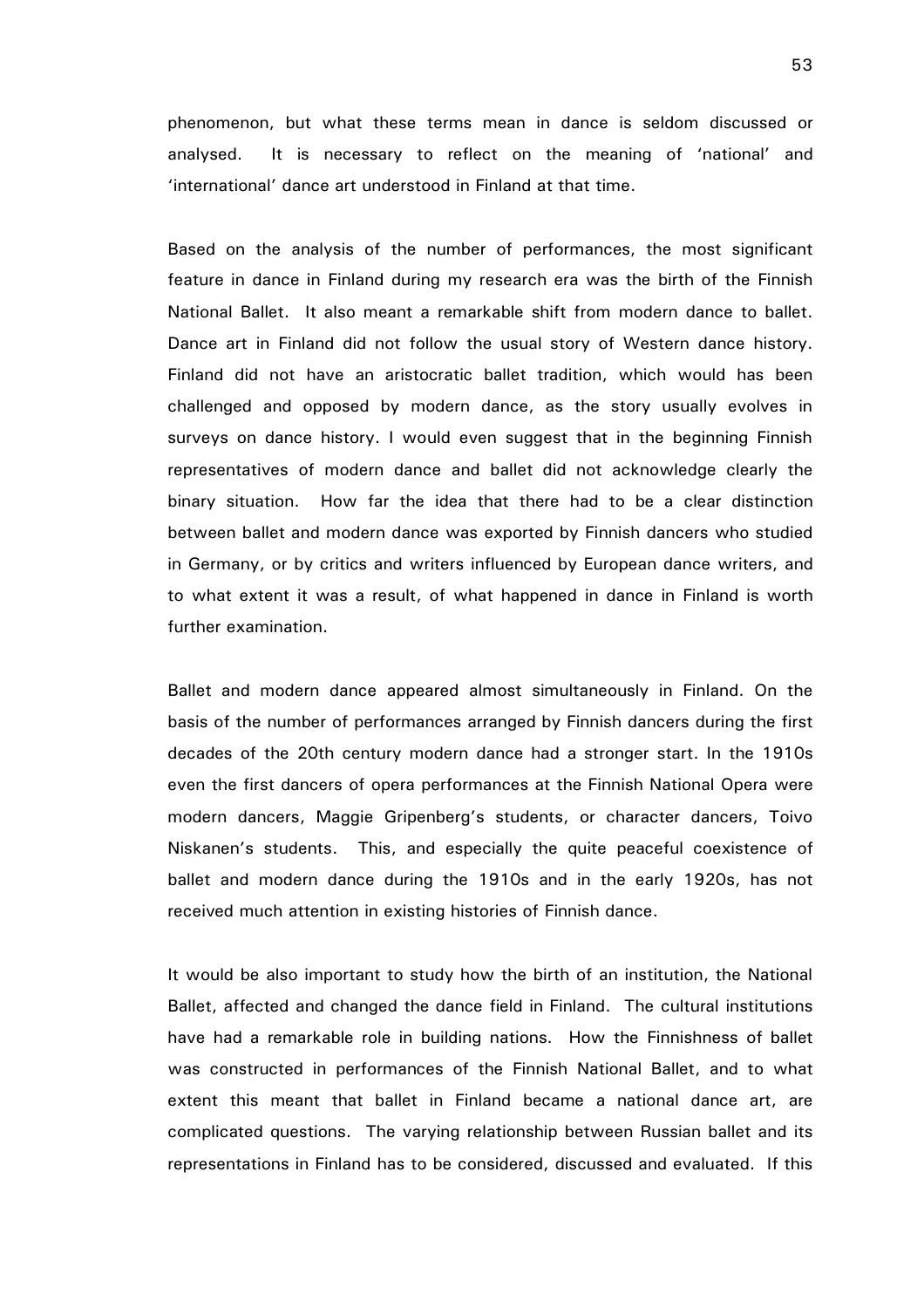question is extended to modern dance, we might ask how far this issue of nationalism was discussed and realised in early modern dance in Finland. Then, the influence of early Central European modern dance, especially German Ausdruckstanz, on dance in Finland has to be examined as well. If we accept Alexandra Carter's view that dance "produces as well as re-produces; speaks about society, and to it"(1998, p 193) the task is not limited to examining only dance relationships, but it obviously expands to complex political relations between Finland, the Soviet Union (former Russia) and Germany.

It seems that the dance art in Finland offers an unusual and interesting site for studying the questions of nationalism and internationalism. Nationalism during the 19th century was strongly tied to language. This was very true in Finland, where the Finnish language was one of the main vehicles in the creation of nation. "One language and one mind", Senator Johan Vilhelm Snellman put it as early as the 1840s. How did non-verbal dance art interact with nationalism in Finland? How was nationalism constructed in dance and by whom? And to what extent is Susan Manning's (1988, p 36) suggestion that after the First World War "modern dance became an arena for the forging of national identity, while 20<sup>th</sup>-century ballet became an arena for international competition" relevant in Finland during my research period? The situation in Finland was perhaps not so straightforward. My hypothesis is that both ballet and modern dance participated in constructing national identity.

## FOREIGN GUEST PERFORMANCES

In dance art international and national trends were constantly interwoven. The young dance culture in Finland was open to foreign influences, and guest performances had a prominent share, 17%, of dance performances in 1917-39 (Chart 4, p 50). Finland's location, on the northern frontier of Europe between east and west, has made it a crossroads of cultures. This can also be seen in Chart 6, on the next page, which lists, names and categorises guest performances in dance.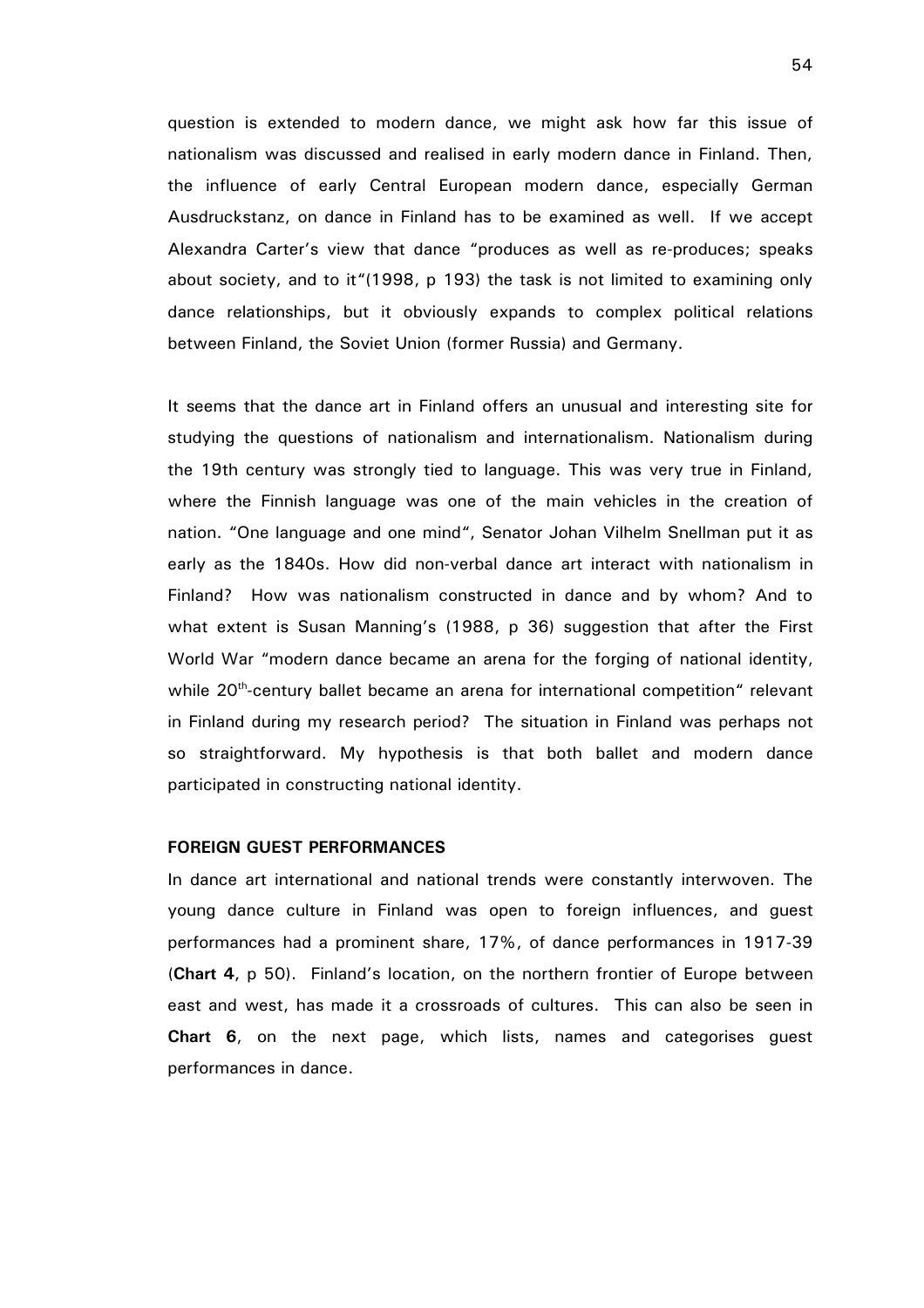| <b>Season</b> | <b><i>Visitors</i></b>                                                                                |
|---------------|-------------------------------------------------------------------------------------------------------|
| 1917-18       | Eugenia Wolskaja and Fjodor Vasiliev (ballet); Mikhail and Vera Fokine (modern ballet)                |
| 1918-19       | Ronny Johansson (modern dance); Jean Börlin and Edith von Bonsdorff (modern ballet)                   |
| 1919-20       | Dancers from the Maryinsky Theatre - Lyuobov Jegorova, Doris Strugov, Senta Will (34                  |
|               | performances, ballet)                                                                                 |
| 1920-21       | Olga Preobrazhenskaya (ballet)                                                                        |
| 1921-22       | Ella Ilbak (modern dance)                                                                             |
|               | Tamara Tschitschangova (ballet)                                                                       |
| 1922-23       | Ella Ilbak (modern dance)                                                                             |
| 1923-24       | Sent Mahesa (oriental); Elmerita Parts (modern dance); Klawdija Gorewa, Ivan Kireyev and              |
|               | Alexander Saxelin (ballet): Dihah Selkina-Aho (modern dance)                                          |
| 1924-25       | Mikhail and Vera Fokine (modern ballet)                                                               |
| 1925-26       | <b>Tamara Karsavina and Pierre Vladimiroff (ballet)</b>                                               |
| 1926-27       | Mary Wigman (modern dance); Dinah Selkina-Aho (modern dance); Elena Smirnova, Boris Romanov           |
|               | and Anatol Obukhov (ballet)                                                                           |
| 1927-28       | Tamara Karsavina and Pierre Vladimiroff (ballet); Vera Coralli (ballet); Alice Jürna (modern dance)   |
| 1928-29       |                                                                                                       |
| 1929-30       | Ella Ilbak (tour in modern dance); Jenny Hasselqvist (ballet visit at the FNB)                        |
| 1930-31       | Astrid Malmberg (modern dance) ; Klawdija Gorewa, Ivan Kireyev and Alexander Saxelin (ballet)         |
| 1931-32       | Enayet-Hanoum (= Emmy Wiik, mixed); Ella Ilbak (modern dance); Helena Tangijeva-Birznieks (ballet     |
|               | visit at the FNB); Uday Shan-Kar (Indian dance)                                                       |
| 1932-33       | Clothilde and Alexander Sakharoff (mixed); Danish Ballet; Olga Spessivtseva (ballet visit at the FNB) |
| 1933-34       | Yeichi Nimura (oriental); Ella Ilbak (modern dance); Alanova (mixed); Nini Theilande (mixed)          |
| 1934-35       | Trudi Schoop group (modern dance, dance theatre); Sylvia Chen (oriental)                              |
| 1935-36       | Vera Alexandrova (ballet); Ella Ilbak (modern dance); Nati Morales (Spanish dance)                    |
| 1936-37       | The Riga Ballet, Theodora Lagerborg (ballet visit at the FNB); Ballets Jooss (modern dance, dance     |
|               | theatre); Africa Doering (modern dance); Ruth Page (modern ballet); The Ballet of Estonia Theatre;    |
|               | Manuel del Rio (Spanish dance); Indian Ballet Maneka                                                  |
| 1937-38       | Harald Kreutzberg (modern dance); Ballet Loring; Ballet Russes du Colonel de Basil (modern ballet);   |
|               | Alexander von Swaine (mixed); Beduin dancers; Jutta Klamt group (modern dance)                        |
| 1938-39       | <b>Child Ballet from Estonia</b>                                                                      |

Chart 6 Guest performances in Finland in 1917-1939.

There were fifty-six foreign dancers or dance groups, which visited Finland during the research era. Twenty-five of these visitors were categorised as representatives of ballet, eighteen as those of modern dance and thirteen as those of other genres of dance. Almost all ballet visitors were Russian, and most of modern dance visitors were German, Swedish or Estonian. The young dance art in Finland and its audience were familiar with and influenced by the Imperial Russian ballet, modern ballet, early trends in modern dance and also by 'exotic' and 'oriental' dance trends.

Before moving to a more careful description of the content of guest performances, it is useful to consider how and when dance was recognised as an art form in Finland, and who watched the guest performances, as well as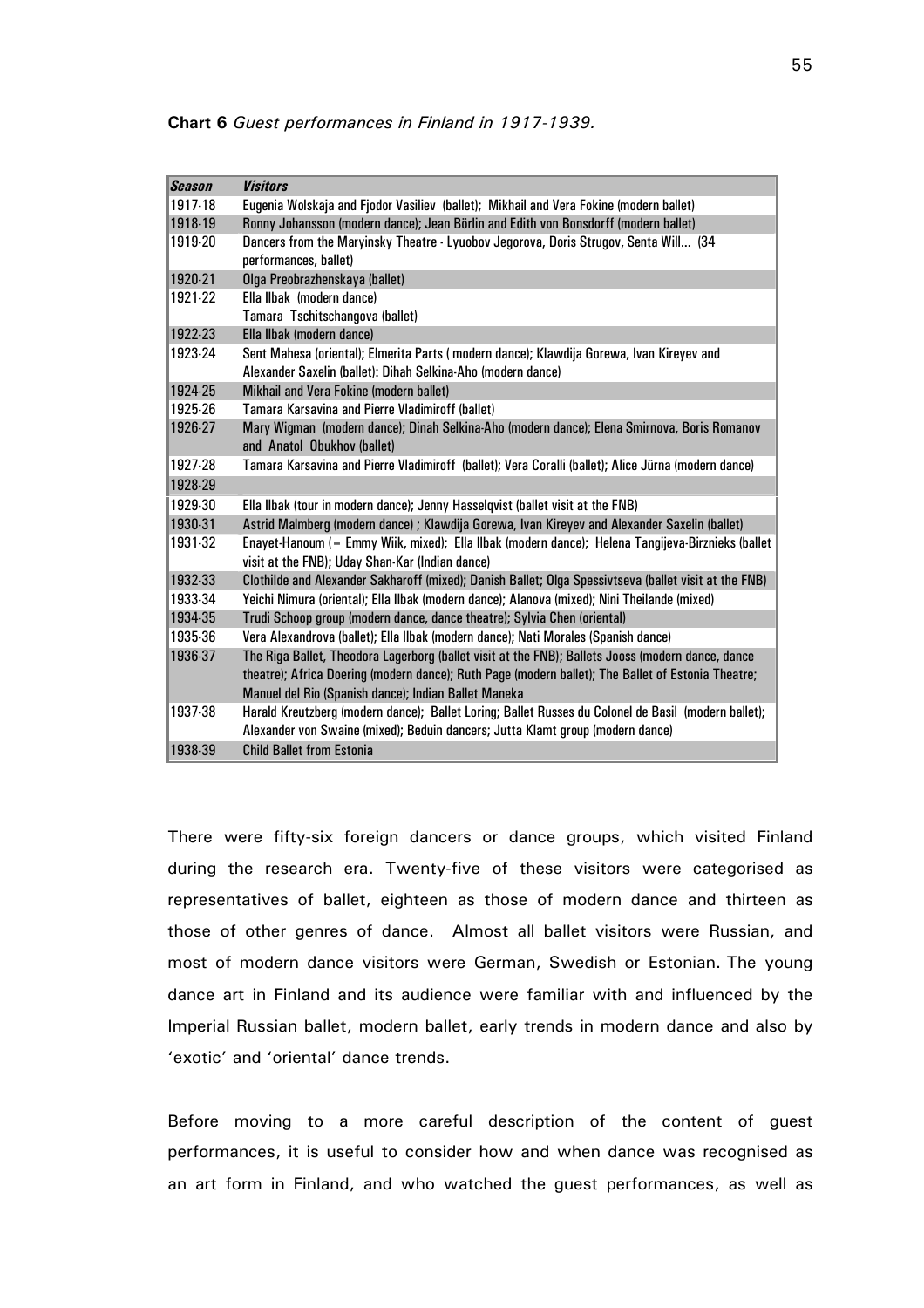Finnish dance performances, at the beginning of the 20th century. Tiina Suhonen (1999) discusses these topics in her article 'Duncan tanssi Helsingissä' (Duncan danced in Helsinki). According to her, Duncan's visits in February and in March 1908 were presented, reviewed and commented on in the Finnish press before and after the performances, and not only by music critics, but also by famous Finnish academics and authors. Some ballet groups and dancers had already visited Helsinki at the turn of the 20th century: Irene Sanden, a German imitator of Isadora Duncan, had performed in Helsinki in 1907 and even a Finnish dancer, Hilma Liiman had danced à la Duncan in Tampere in 1906. However, Suhonen argues that Duncan's visit was the first time that dance was discussed widely in the press as an art form. The reviews of Duncan's performances also mentioned her audience. It was described as cosmopolitan and including art people, businessmen, officials, civil servants; and the most expensive seats were occupied by representatives of the Russian colony in Finland.<sup>4</sup> This audience was the core for future guest performances and for Finnish dance performances, but certainly it was not enough to fill seats in theatre venues around Finland during the tours of Maggie Gripenberg or Toivo Niskanen in the 1910s or at the Finnish National Opera during the spring of 1922 when Swan Lake was performed twenty-five times.

The dancers and repertoire of the Imperial Russian Ballet had already been introduced in Finland before my research era, at the turn of the 20th century, in performances in the Alexander Theatre, but also in the Finnish National Theatre in 1908 and 1913. Beside divertissements, the repertoire of Russian dancers included ballets by Marius Petipa for example, Coppélia, Halte de Cavallerie and the Magic Flute, but also Fokine's The Dying Swan. Among dancers were Vera Trefilova and Maria Petipa (1906), Anna Pavlova (1908, 1913), Olga Preobrazhenskaya (1908, 1912, 1914), Elena Smirnova (1915, 1916 , 1917) and Mathilda Kschesinskaya (1916, 1917) and their partners were Nikolai Legat, Adolph Bolm, Anatol Obukhov, Alexander Shirayaev, Leon Novikov and Boris Romanov.<sup>5</sup> The guest performances of Russian ballet dancers continued after the Russian revolution when Finland became their first stop on the ways to Western Europe. The season 1919-20 was important, as discussed before. The repertoire of the above Russian dancers included dances from the ballets by Petipa, but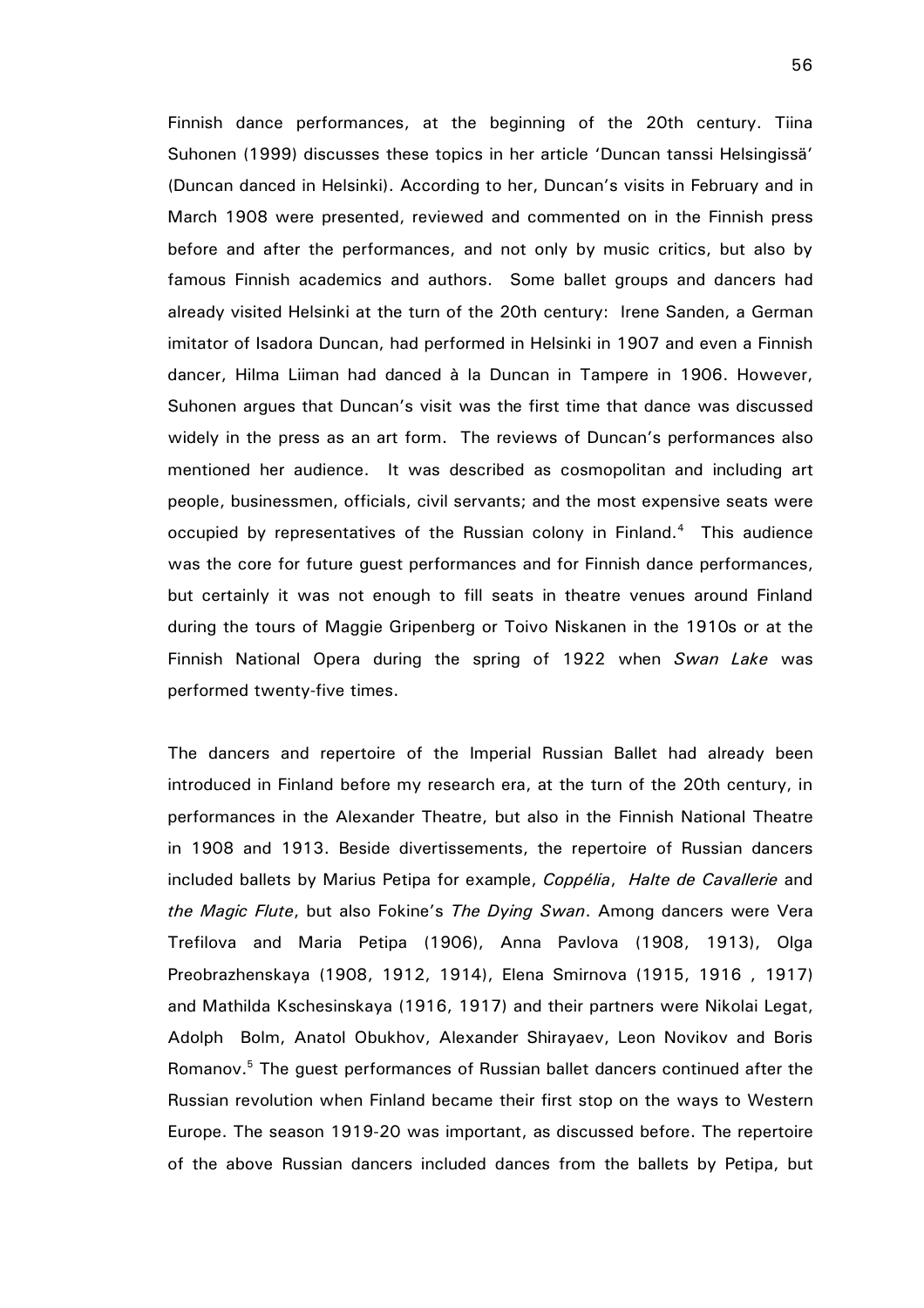also ballets by Mikhail Fokine, such as *Chopiniana (Les Sylphides)* and *The Dying* Swan. Fokine himself and his wife Vera Fokine performed several times in Finland, for the first time in Helsinki in 1917, then in Turku in 1918 and again in Helsinki in 1925.

The first visitors of modern dance during the research era were pioneers from the neighbouring countries. The Swede Ronny Johansson performed in Helsinki in 1919. The Estonian Ella Ilbak visited Finland several times during the 1920s and 1930s; she even made a tour in Finland in 1930. Another Estonian dancer, Elmerita Parts, danced in Helsinki in 1924. Famous German dancers, such as Mary Wigman (1926), Trudi Schoop and her group (1934), Harald Kreutzberg (1937) and Ballets Jooss (1937), followed them. Various trends of so-called oriental and exotic dances were introduced to Finns, for example by Sent Mahesa (1923), Uday Shan-kar (1932), Yeichi Nimura (1933) and Indian Ballet Maneka (1937). In the constant flow of foreign guest performances, it is useful to consider how national can be made up of all kind of elements, and if there is something particularly Finnish in dance, why and how it is constructed and shown.

## DANCE SCHOOLS

Dance schools, beside guest performances, were essential for the development of dance art in Finland. Chart 7 on the next page lists dance schools in Helsinki during the period 1917-39. The list was collected mainly from advertisements in the newspaper *Uusi Suomi*. Not all these schools were active during the whole period. In addition, there were about ten dance schools in Helsinki, which taught only ballroom dancing, and some dance schools outside of Helsinki, but they are not presented in Chart 7. The schools marked with an asterisk\* were considered prominent in existing histories of Finnish dance.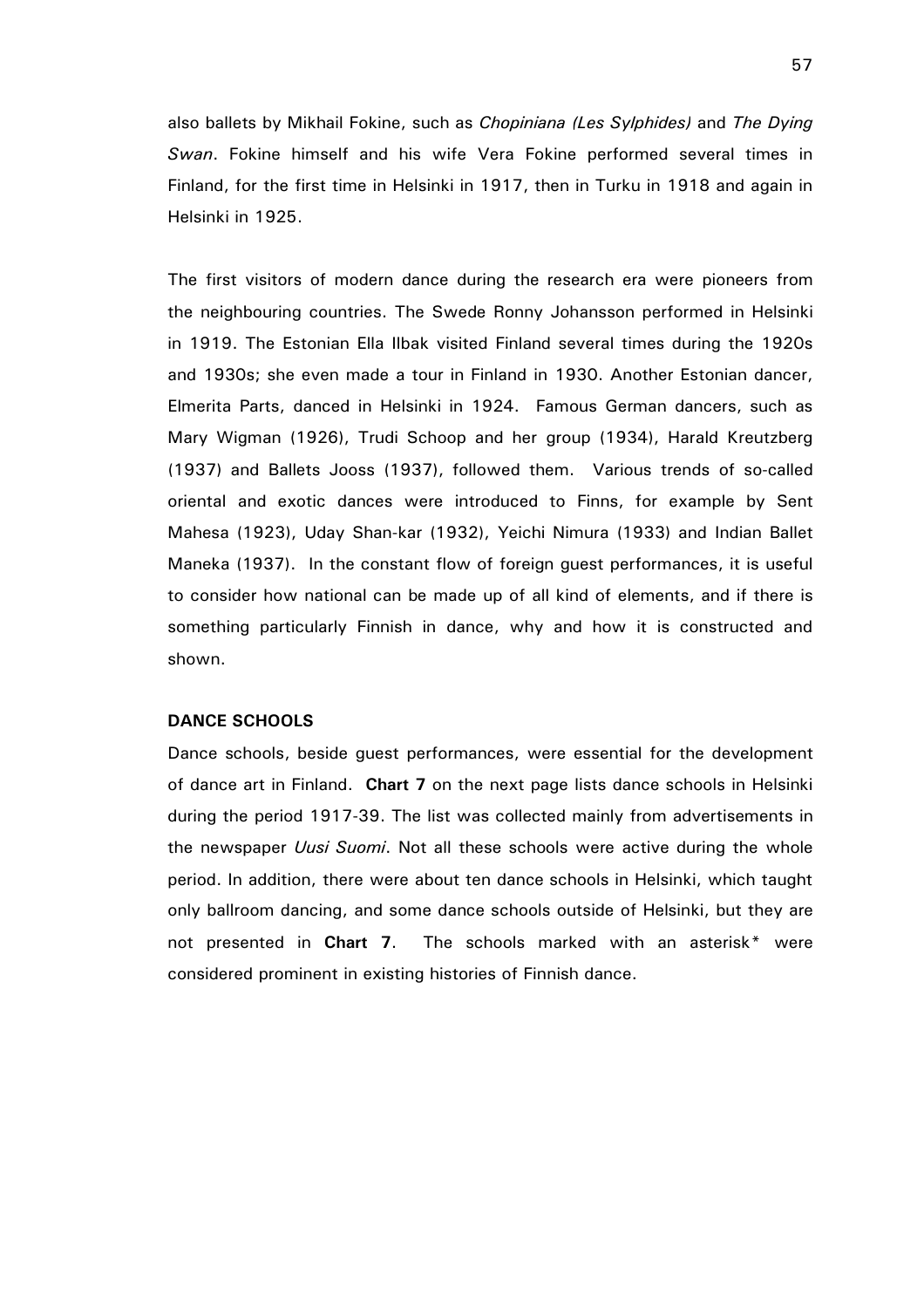| Dance schools - ballet                                                                                | Dance schools - modern dance                                                                                                                                                     |
|-------------------------------------------------------------------------------------------------------|----------------------------------------------------------------------------------------------------------------------------------------------------------------------------------|
| *Helsinki Dance Institute (1915-24)                                                                   | *Maggie Gripenberg School (1909-1952)                                                                                                                                            |
| - also ballroom dancing and modern dance                                                              | - also some ballet exercise in 1939                                                                                                                                              |
| - many Russian teachers                                                                               | Hertta Idman School (? - 1932)                                                                                                                                                   |
| Hilma Liiman School (until 1928)                                                                      | - also ballroom dancing                                                                                                                                                          |
| - also ballroom dancing and modern dance                                                              | Hilma Liiman School (? - 1928)                                                                                                                                                   |
| Bertta Corander School (until 1932)                                                                   | - also ballet and ballroom dancing                                                                                                                                               |
| - also ballroom dancing                                                                               | Taina Helve School (1921-30)                                                                                                                                                     |
| <b>Boris Strukov Ballet School (1917-18)</b>                                                          | - also ballroom dancing                                                                                                                                                          |
| - Strukov came from Russia                                                                            | Toini Gustafsson-Karto School (1924-?)                                                                                                                                           |
| *Toivo Niskanen School                                                                                | - also gymnastics                                                                                                                                                                |
| - also ballroom dancing and character dance                                                           | Martta Bröyer School (1925-?)                                                                                                                                                    |
| <b>Bertta Marjanna Dance Instutute</b>                                                                | - also gymnastics                                                                                                                                                                |
| 1917-20                                                                                               | *Helvi Salminen School (1925-?)                                                                                                                                                  |
| - mainly ballroom dancing                                                                             | - also gymnastics                                                                                                                                                                |
| - Danish ballet teacher Kathe Othon                                                                   | *Esteri Suontaa School (1926 -?)                                                                                                                                                 |
| *Elo Kuosmanen School (1920---)                                                                       | - also gymnastics                                                                                                                                                                |
| - also ballroom and step dancing                                                                      | Sage Gundborg School (1929-31)                                                                                                                                                   |
| Akseli Vuorisola School (1920-28)                                                                     | - also gymnastics and ballet exercise                                                                                                                                            |
| - mainly ballroom dancing                                                                             | Irja Vilagós School (1931-?)                                                                                                                                                     |
| *The Ballet School of the Finnish Opera (1922 --)                                                     | - also gymnastics                                                                                                                                                                |
| Else Penger School (1925-26)                                                                          | Elna Tamminen School (1930-?)                                                                                                                                                    |
| - also ballroom dancing                                                                               | - also gymnastics                                                                                                                                                                |
| Aku Käyhkö Dance Institute (1926-30)                                                                  | Maija Leppo and Mary Hougberg School (1931-                                                                                                                                      |
| - ballroom dancing                                                                                    | 32)                                                                                                                                                                              |
| - ballet teacher Alexander Saxelin                                                                    | - also gymnastics                                                                                                                                                                |
| Mary Paischeff Ballet School (1923 --)                                                                | Sari Jankelow School (1931-?)                                                                                                                                                    |
| Sage Gundborg School (1929-31)                                                                        | - also gymnastics                                                                                                                                                                |
| - also gymnastics and modern dance                                                                    | Maija Leppo School (1932-33)                                                                                                                                                     |
| * Alexander Saxelin Ballet School (1930-35)                                                           | - also gymnastics                                                                                                                                                                |
| <b>Estelle Suomalainen Dance Institute (1931-32)</b>                                                  | Mary Hougberg School (1932-?)                                                                                                                                                    |
| - also ballroom dancing<br>*Elisabeth Apostoli Ballet School (1937-39)<br>- Apostoli came from Russia | - also gymnastics<br>Telma Tuulos and Lempi Eskelinen School (1933-<br>38)<br>- also gymnastics and step dancing<br>Irja Hagfors School (1939-?)<br>- also gymnastics and ballet |

The number of schools in ballet and in modern dance was almost the same. There were sixteen dance schools that taught ballet and seventeen dance schools that taught modern dance. Very few schools concentrated on only one dance genre. There seemed to be an alliance on the one hand between ballet and ballroom dancing and on the other hand between modern dance and female gymnastics. Some dance schools even taught both ballet and modern dance; thus for example the Sage Gundborg School and the Hilma Liiman School are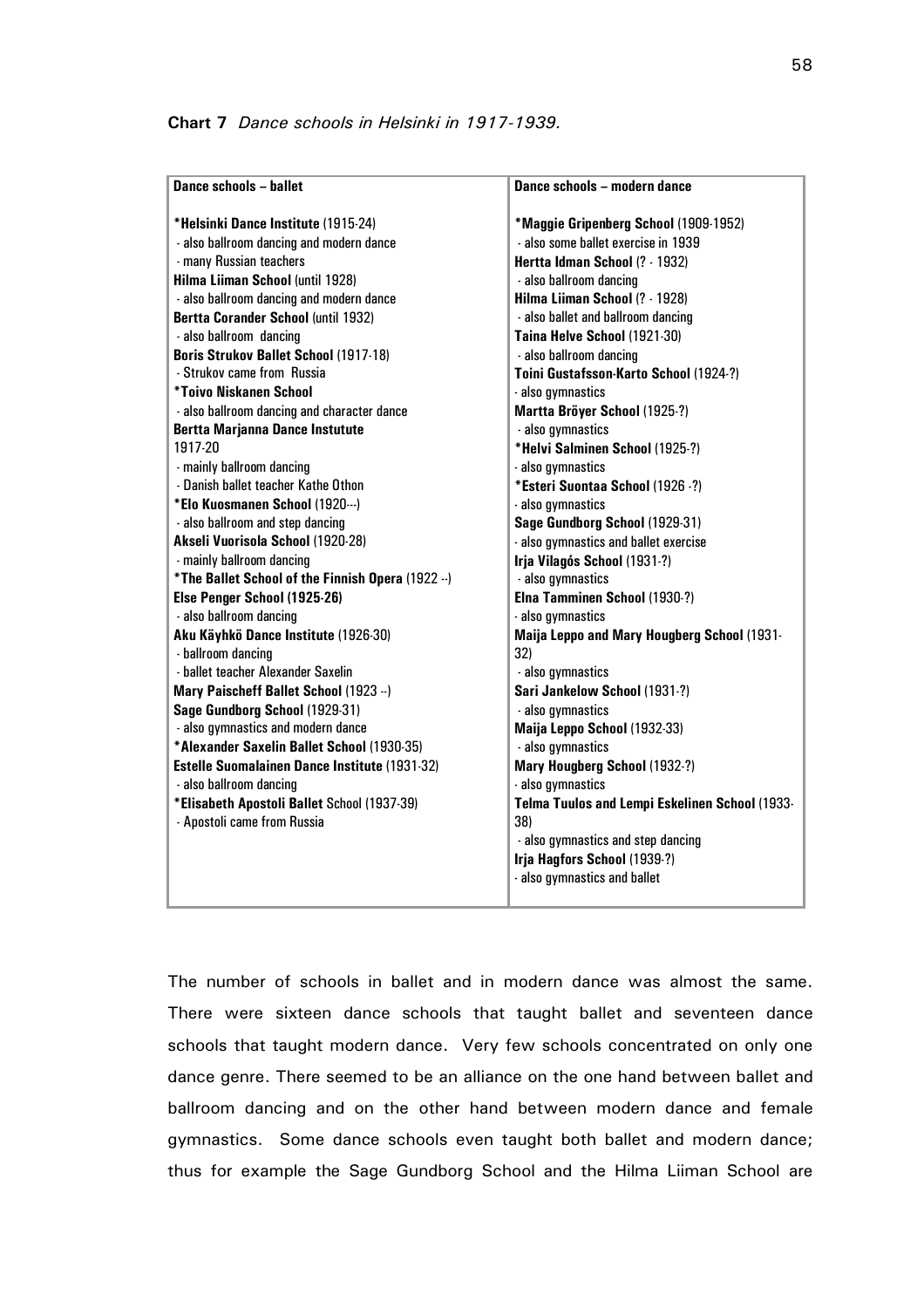listed both as a ballet and as modern dance schools. Financial matters and the law of supply and demand certainly influenced the curriculum of the schools. The 1920s was even in Finland an era of new ballroom dances. In the 1930s the principles of new Finnish female gymnastics were articulated, and many of the teachers of modern dance were also gymnastics teachers. Although the number of participating students is not available most of the students of dance schools were actually amateurs or children who studied ballroom dancing or women's gymnastics.

Al dance writers consider the work of Russian ballet teachers, such as Natalia Suvorova, Lyubov Egorova, Boris Strukov, Catarina Lyutikova and Anna Oblakova at the Helsinki Dance Institute, essential for the education of the first Finnish ballet dancers, but even the basic documentation of the Institute and its activity is missing. The Helsinki Dance Institute was established in 1915, and from 1916 it included ballet its curriculum.<sup>6</sup> Press advertisements in *Uusi Suomi* show that ballet was at first taught by Danish Kathe Othon, who already in the spring of 1917 moved to the Bertta Marjanne School and was replaced by a Russian ballet teacher. During the spring of 1917 advertisements in *Uusi Suomi* do not mention the name of the Russian teacher, but they state the Institute having both ballroom and dance art departments, and 565 students in 1915 and 983 students in 1916. In the autumn of 1920 the Institute advertised itself as the biggest dance school in Helsinki, with over 4000 students. Although most students studied ballroom dancing the syllabus of the dance art department was very ambitious. It was based on the methods Mikhail Fokine and the former Imperial Ballet School (US 1.1. 1921). The Institute's leaflets (1920 and 1921) declare: "the aim of the dance art department is to create a national ballet." In December 1920 and January 1921 the Helsinki Dance Institute arranged three student performances, which were advertised as "the first Finnish group performance of classical dance" in *Uusi Suomi*. The comprehensive programme with two intermissions was planed and rehearsed by the Russian Catarina Lyutikova. It contained seventeen dances and ended in Grande Valse Variations from Marius Petipa's ballet Raymonda. In the autumn of 1921 the Institute had again two student performances that were divided into three parts: classical dances, character dances and plastic dances. The Russian Anna Oblakova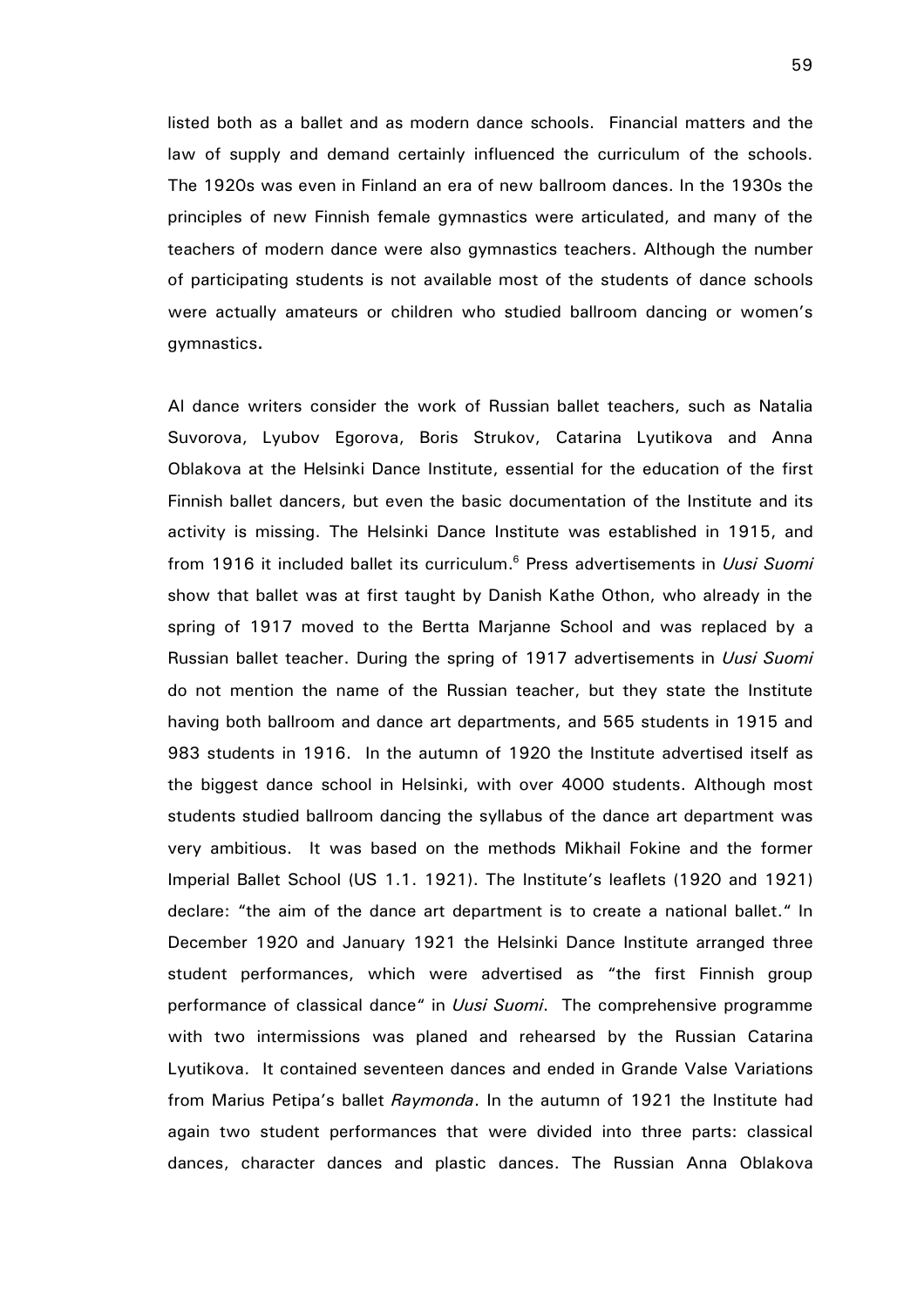rehearsed classical and character dances and the Polish Victoria Bahr plastic dances. And it was not at the Finnish Opera, but in the last student performance of the Institute (1923), in where the first domestic ballet, Onnen salaisuudet (The Secrets of Happiness) was performed. Rafael Penger, the managing director of the Helsinki Dance Institute, wrote the libretto for the ballet, Emil Kauppi composed the music and Alexander Saxelin choreographed it.

After the popular performances of the Swan Lake at the National Opera in the spring of 1922 the director Rafael Penger offered the Opera a share of the Helsinki Dance Institute (Peger's letter 27.5. 1922 and minutes of the Board of the Opera 12.9. 1922). The minutes do not tell if the Board of the Opera answered this offer. Perhaps there were some contacts, since George Gé was mentioned as one teacher of the Helsinki Dance Institute in the autumn of 1922 (US 14.9. 1922), but no more in 1923 when Onnen Salaisuudet was performed.

The first generation of Finnish modern dancers was mainly educated at the Maggie Gripenberg School. Some also studied at the Hertta Idman School. Gripenberg was educated by Anna Behle in Sweden and at the Dalcroze School in Hellerau. Gripenberg may also have been a student of Hilma Liiman in Finland, because she performed in a dance performance arranged by Hilma Liiman in 1905 (Gripenberg 1950). However, Maggie Gripenberg never mentioned directly that she was a student of Liiman, neither in her memoirs nor in the TV document Maggie Gripenberg tanssin lumoojatar, in which she states that there were no dance schools in Finland at the turn of the 20th century. That was not actually true. Perhaps Gripenberg wanted to emphasise her own role as the first Finnish dance artist, and did not consider Bertta Corander and Hilma Liiman teachers in dance art because they taught mainly social dances. Likewise, Gripenberg's reminiscences ignore not only Toivo Niskanen, her male contemporary, and the birth of the Finnish National Ballet, but also almost all Finnish dancers who were not her students.

Gripenberg had opened her own dance school in 1909. Ilta Leiviskä, Gripenberg's former student and assistant teacher, became a partner of the school in 1949 (TeaMA 1058). Three years later, in 1952, Gripenberg retired

60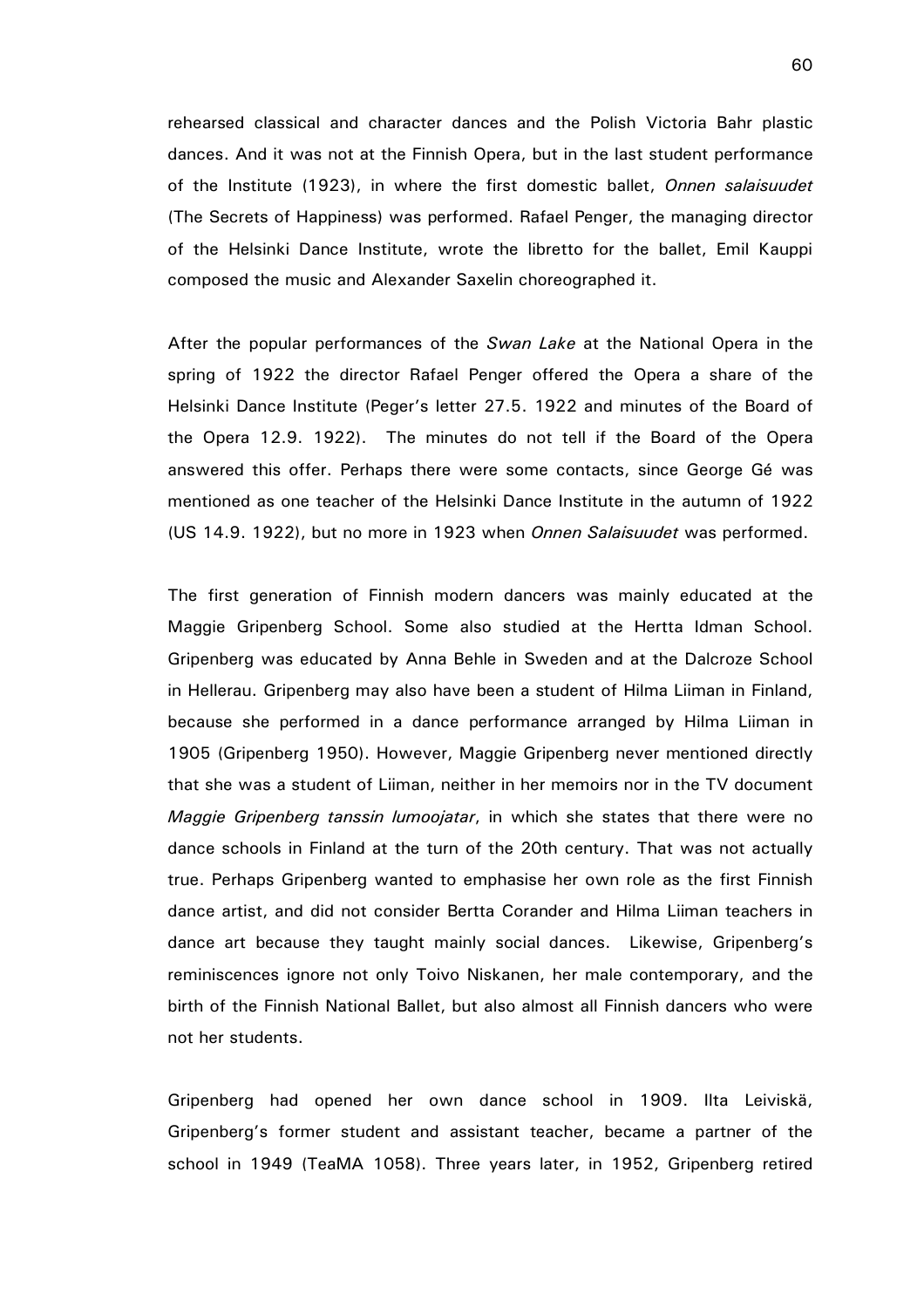completely and Leiviskä continued the work of the school. The Gripenberg School never included social dances and gymnastics in its curriculum. Gripenberg, as well as her students, studied in the 1920s and 1930s at dance schools in Germany and in Austria. Some Finnish dancers, such as Irja Hagfors, Marianne Pontan, Mary Hougberg and Sari Jankelow, made their professional career in the theatres and dance schools of Central Europe. In the late 1920s, some of Gripenberg's students opened schools of their own in Finland. Unlike Gripenberg, they also taught gymnastics in their schools. The most famous schools during the 1920s, beside the Gripenberg School, were the Helvi Salminen School and the Esteri Suontaa School. The recession and the new political situation in Germany brought most of Finnish dancers back to Finland in the 1930s and the number of schools that taught modern dance increased. Most of these new schools also taught so-called women's gymnastics, and they were now called movement schools (liikuntakoulu in Finnish).

Maggie Gripenberg's life and work as a pioneer of (modern) dance in Finland has received much well deserved attention. The stories of her students have not yet been widely studied. Whether the dominant status of their teacher over shadowed their careers in Finland is open. Gripenberg's students were not only ones to study in Central Europe in the 1920s and 1930s. Several Finnish gymnastics teachers or dance students, who were also gymnastics teachers, visit also Germany and Austria. Even the founder of the so-called new Finnish women's gymnastics, Hilma Jalkanen, collected material and adopted ideas from various German gymnastics and dance schools as she herself tells in her book Uusi Naisvoimistelu (New Women's Gymnastics, 1930). The complex discourses and practises that defined and articulated similarities and distinctions between modern dance and gymnastics are explored later in detail in the context of the life of Elsa Puolanne in Chapter 3.

#### THE FINNISH NATIONAL BALLET

The first attempt to create a national ballet was made at the Helsinki Dance Institute. The memoirs of Elo Kuosmanen and Iris Salin (Kuosmanen 2000) open alternative reading for the years 1920-24 in ballet in Finland. According to them, the Institute appears not only as a place where the first Finnish ballet

61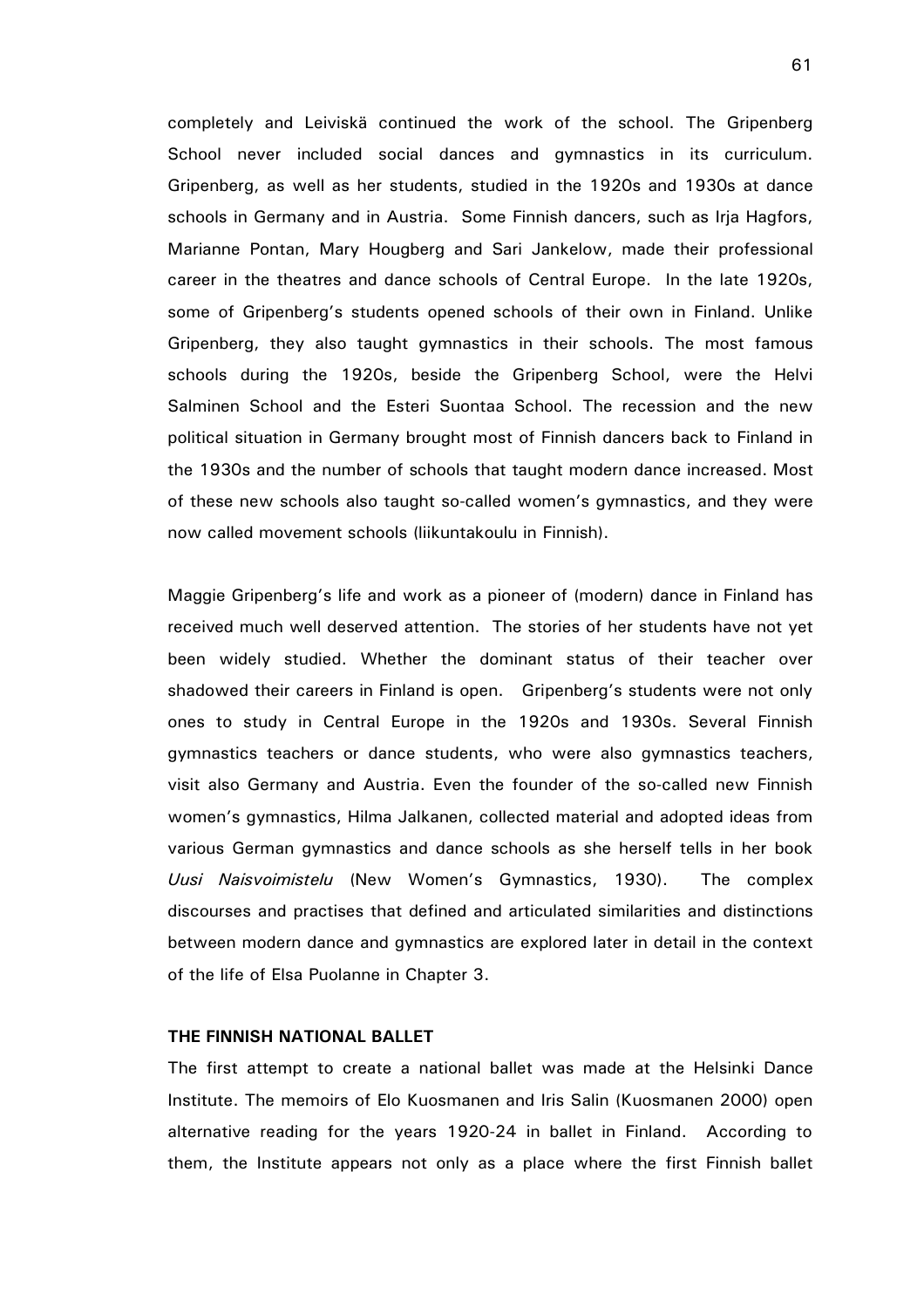dancers were educated as presented by af Hällström (1945a, 1981), but also as a short-lived competitor for the ballet at the Finnish Opera. The role of the Institute in the birth of Finnish ballet needs further research and consideration. The status of existing institution is often overestimated; and the significance of an institution not continuing its work is often underestimated in writings on history. The Helsinki Dance Institute was closed in 1924, but nobody has paid any attention to it. There are many open questions. Why did Rafael Penger not continue the school, which had thousands of students in ballroom dancing? Was the closure somehow connected with the birth of the Finnish National Ballet and Penger's own ambition to create national ballet? When did Russian teachers leave Finland? The ballet school at the Finnish Opera was opened in 1922, but according to Airi Säilä (1986) it was not regarded as the best ballet school in Finland in the 1920s and 1930s. Many dancers considered George Gé a poor teacher and preferred the Helsinki Dance Institute and its Russian teachers and Alexander Saxelin, who at first taught at the Helsinki Dance Institute, later at the Aku Käyhkö Dance Institute and ballet school of his own.

The birth of the Finnish National Ballet has been connected to the year 1922 when Swan Lake was premiered at the Finnish Opera. Airi Säilä (1986) tells in her memoirs that Fazer was encouraged to establish Finnish ballet after the student performances of the Helsinki Dance Institute in December 1920. Another dancer, Iris Salin (Kuosmanen 2000), recalls that Edvard Fazer, after performances of the Helsinki Dance Institute, asked Catarina Lyutikova to become a ballet master and to start the rehearsals of Swan Lake at the Opera. Lyutikova had already decided to leave Finland, and in the autumn of 1921 Edward Fazer engaged George Gé as first ballet master of the Finnish Opera .

George Gé (originally Grönfeldt, Gé was ltaken as an artist name) was born in St Petersburg in 1893. His parents, Swedish speaking Finns, had moved to St Petersburg from Turku. Gé's father was Ernst Grönfeldt, a wealthy businessman, who had a clothing shop in St. Petersburg. According to af Hällström (1945a) Gé's mother, Amelia Grönfeldt, had her own box at the Maryinsky Theatre, and many famous ballet artists visited the family home. Gé studied music, took private ballet lessons from Nikolai Legat and Victor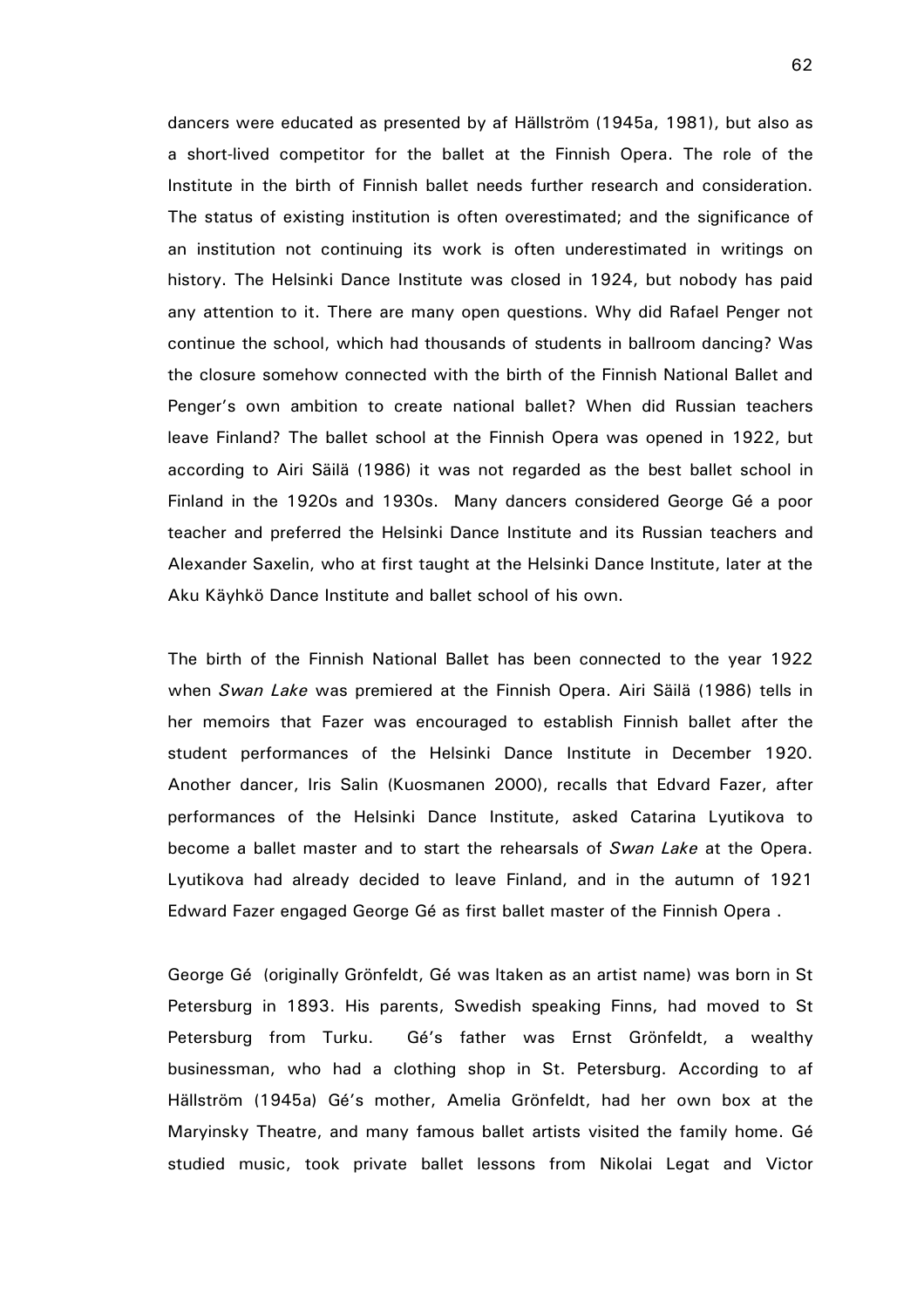Semyonov, and worked as a bank clerk in St. Petersburg. The turbulent years in Russia expelled him to Helsinki, where he worked as a piano accompanist at the Toivo Niskanen School and as a operetta dancer in the Apollo Theatre. There his partner was Mary Paischeff, the first Odette-Odile in Finland. According to Iris Salin (Kuosmanen 2000), it was Mary Paischeff who insisted Edvard Fazer to employ her former partner Gé at the Finnish Opera in autumn of 1921.<sup>7</sup>

Airi Säilä tells in her memoirs (1986) that the appointment of Gé as first ballet master came as a surprise. Firstly as Gé was not considered a professional dancer, and he had no experience in choreography or pedagogy. Secondly, Fazer bypassed the well-known dancer and dance teacher Toivo Niskanen, who had already choreographed for the Opera. Was it just Frazer's instinct or personal reasons that guided Gé's appointment? At least Fazer knew Gé having some knowledge of the ballet repertoire of the Maryinsky Theatre, and in addition, he was a well-educated Swedish-speaking cosmopolitan, like Fazer himself. The repertoire during Gé's first era as ballet master (1921-35) show that Gé used in his choreographies material collected from St. Petersburg and his Europe journeys in the 1920s. Chart 8 on the next page presents the repertoire of the Finnish National Ballet in 1922-1939.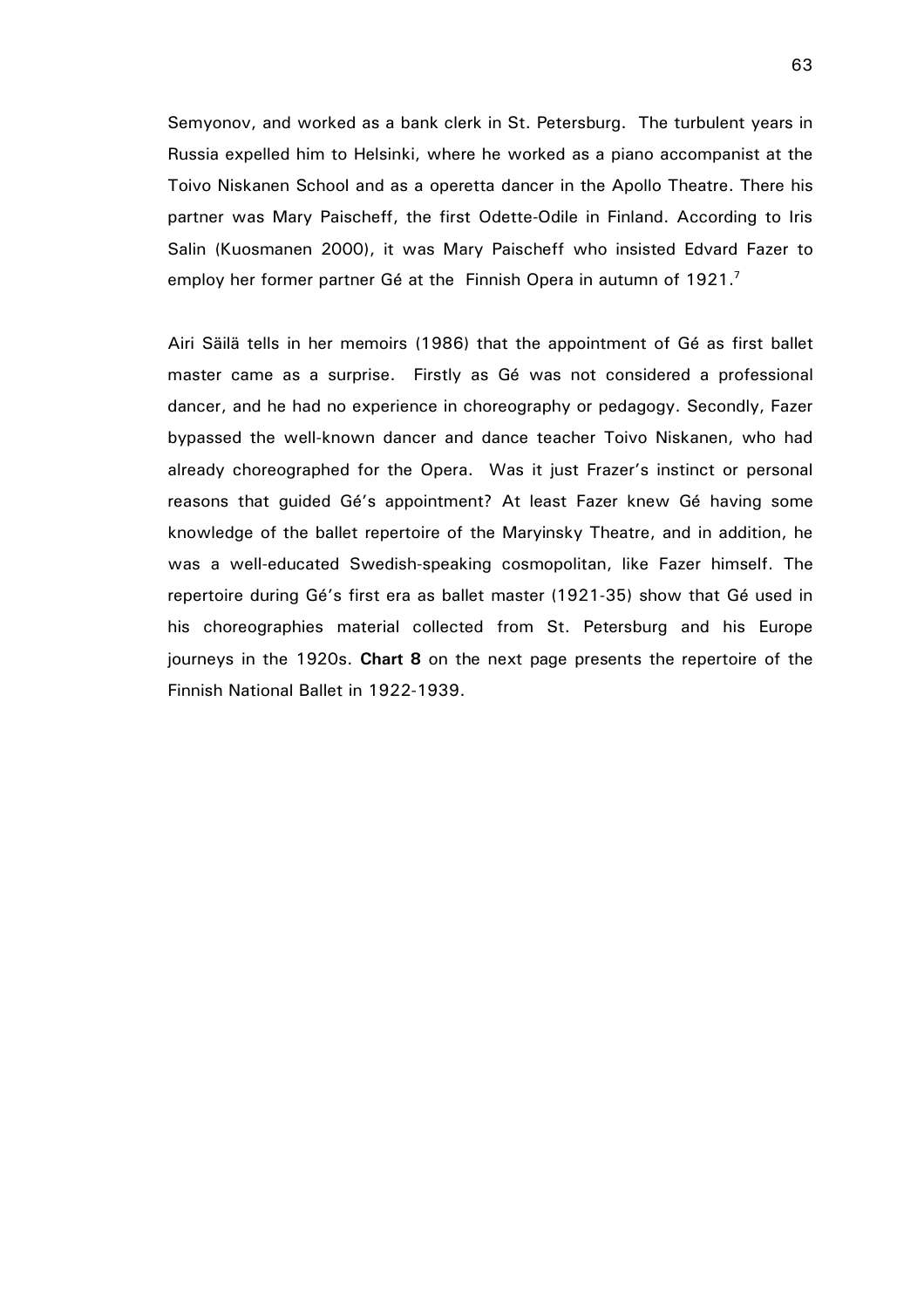|         | <b>Premieres</b>             | <b>Choreographer</b>  | <b>Finnish Music</b>    |
|---------|------------------------------|-----------------------|-------------------------|
| 1921-22 | Swan Lake                    | Petipa-Ivanov-Gé      |                         |
| 1922-23 | <b>Sheherazade</b>           | Fokine-Gé             |                         |
|         | Les Sylphides                | Fokine-Gé             |                         |
|         | Ruses d'amour                | Petipa-Gé             |                         |
|         | Les Milloins d'harlequin     | Petipa-Gé             |                         |
| 1923-24 | La Fille mal gardée          | Dauberval-Petipa-Gé   |                         |
| 1927-28 | <b>The Sleeping Beauty</b>   | Petipa-Gé             |                         |
| 1928-29 | <b>The Nutcracker</b>        | Ivanov-Gé             |                         |
|         | Le Saisons                   | Petipa-Gé             |                         |
|         | <b>Kreisleriana</b>          | Gé                    |                         |
| 1929-30 | Giselle                      | Coralli-Petipa-Gé     |                         |
|         | Petrushka                    | Fokin Gé              |                         |
|         | Okon Fuoko                   | Gé                    | Leevi Madetoja          |
| 1930-31 | Don Quijote                  | Petipa-Gé             |                         |
|         | <b>Blue Pearl</b>            | Gé                    | <b>Erkki Melartin</b>   |
|         | Hungaria                     | Petipa-Gé             |                         |
|         | <b>Polovtsian dances</b>     | Fokine-Gé             |                         |
|         | Spetre de la Rose            | Fokine-Gé             |                         |
| 1931-32 | Poème                        | Gé                    | <b>Jean Sibelius</b>    |
|         | <b>Water Column</b>          | Gé                    | Väinö Rautio            |
|         | Swan Lake                    | Petipa-Ivanov-Gé      |                         |
| 1932-33 | Coppélia                     | Petipa-Gé             |                         |
| 1933-34 | Le Bal                       | Balanchine-Gé         |                         |
|         | Cléopâtre                    | Fokine-Gé             |                         |
|         | <b>Puppet Fairy</b>          | Gé                    |                         |
| 1934-35 | <b>Scaramouche</b>           | <b>Saxelin</b>        | <b>Jean Sibelius</b>    |
| 1935-36 | <b>Quarrelling Goddesses</b> | Saxelin               |                         |
|         | Prisoner                     | <b>Saxelin</b>        |                         |
| 1936-37 | Raymonda                     | Petipa-Saxelin        |                         |
|         | El Amor Brujo                | <b>Saxelin</b>        |                         |
| 1937-38 | <b>The Sleeping Beauty</b>   | Petipa-Saxelin        |                         |
|         | <b>Castle of Happiness</b>   | <b>Saxelin</b>        | Väinö Hannikainen       |
|         | Le Pavillon d'Armide         | <b>Fokine-Saxelin</b> |                         |
|         | <b>Sheherazade</b>           | Fokine-Gé--Saxelin    | Heini Sundbland - Halme |
|         | <b>The Magic Belt</b>        | <b>Saxelin</b>        |                         |
| 1938-39 |                              |                       |                         |
| 1939-40 |                              |                       |                         |

Chart 8 The repertoire of the Finnish National Ballet in 1922-39.

The ballet repertoire of the Finnish National Ballet can be divided to different three categories. Firstly, there were ten ballets, which were based on the works by Marius Petipa, and one, the Nutcracker, which was based on Lev Ivanov's work. This means that some Petipa's classical ballets and the heritage of Russian ballet tradition were popular in Finland earlier than in Western Europe. And some of the repertoire of the Imperial Ballet was performed in various guest performances in Helsinki as early as at the turn of the 20th century, as discussed previously. Secondly, the early repertoire of the Finnish National Ballet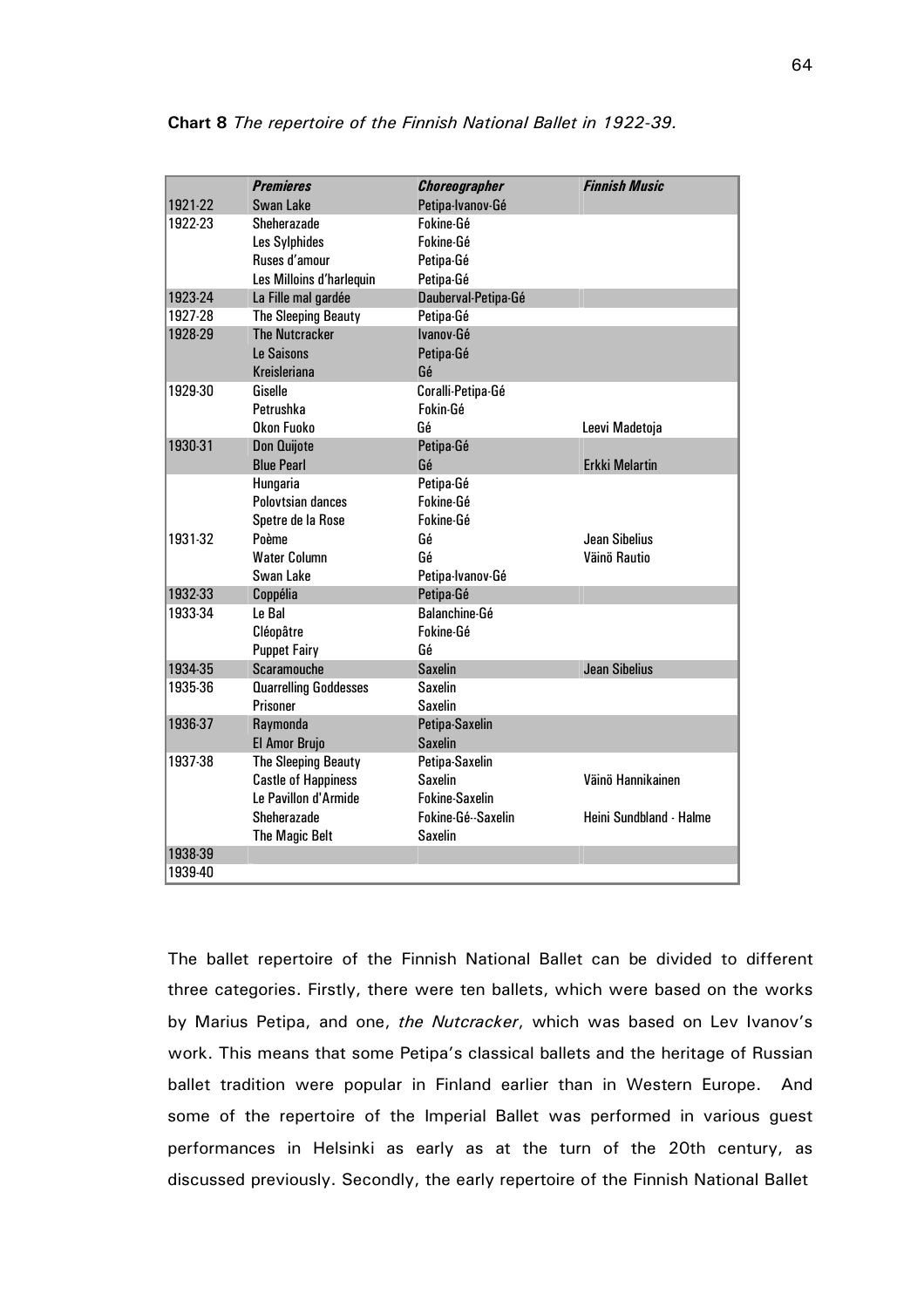included six short ballets based on the works of Mikhail Fokine. And thirdly, there were ten ballets that could be considered Gé's and Saxelin's own works. They all were choreographed in the 1930s.

Alexander Saxelin replaced Gé as ballet master in 1935. Saxelin was graduated from the Imperial Ballet School in St. Petersburg. He already had dance performances in Helsinki and ballet classes at different ballet schools in Helsinki in the 1920s and 1930s. In 1931 Saxelin was employed as dancer and ballet teacher at the Finnish Opera. Four years later, when Gé resigned and left Finland, Saxelin was nominated as ballet master. During Saxelin's early period as ballet master the number of ballet performances declined, but the repertoire remained the same, including works by Petipa, Fokine, Gé and Saxelin.

The ballets, which achieved the highest number of performances - more than ten - were works by Petipa and Ivanov. They were Swan Lake (1922,1932), The Sleeping Beauty (1928, 1938), The Nutcracker (1929), Don Quijote (1930), Coppélia (1932) and Raymonda (1937). On the basis of performance numbers (Appendix 3, pp 217-218) Fokine's Les Sylphides and Scheherazade were also popular. The first Finnish full-length ballet at the Finnish National Opera was the fairytale ballet Sininen helmi (Blue Pearl) in 1931. Gé choreographed it to the music of the Finnish composer Erkki Melartin. Sininen helmi was performed 24 times.

## MODERN DANCE

Modern dance performances were arranged by individual dancers or by dance and movement schools. Chart 9 on the next page gives nineteen dancers and twelve schools that performed modern dance in 1917-1939.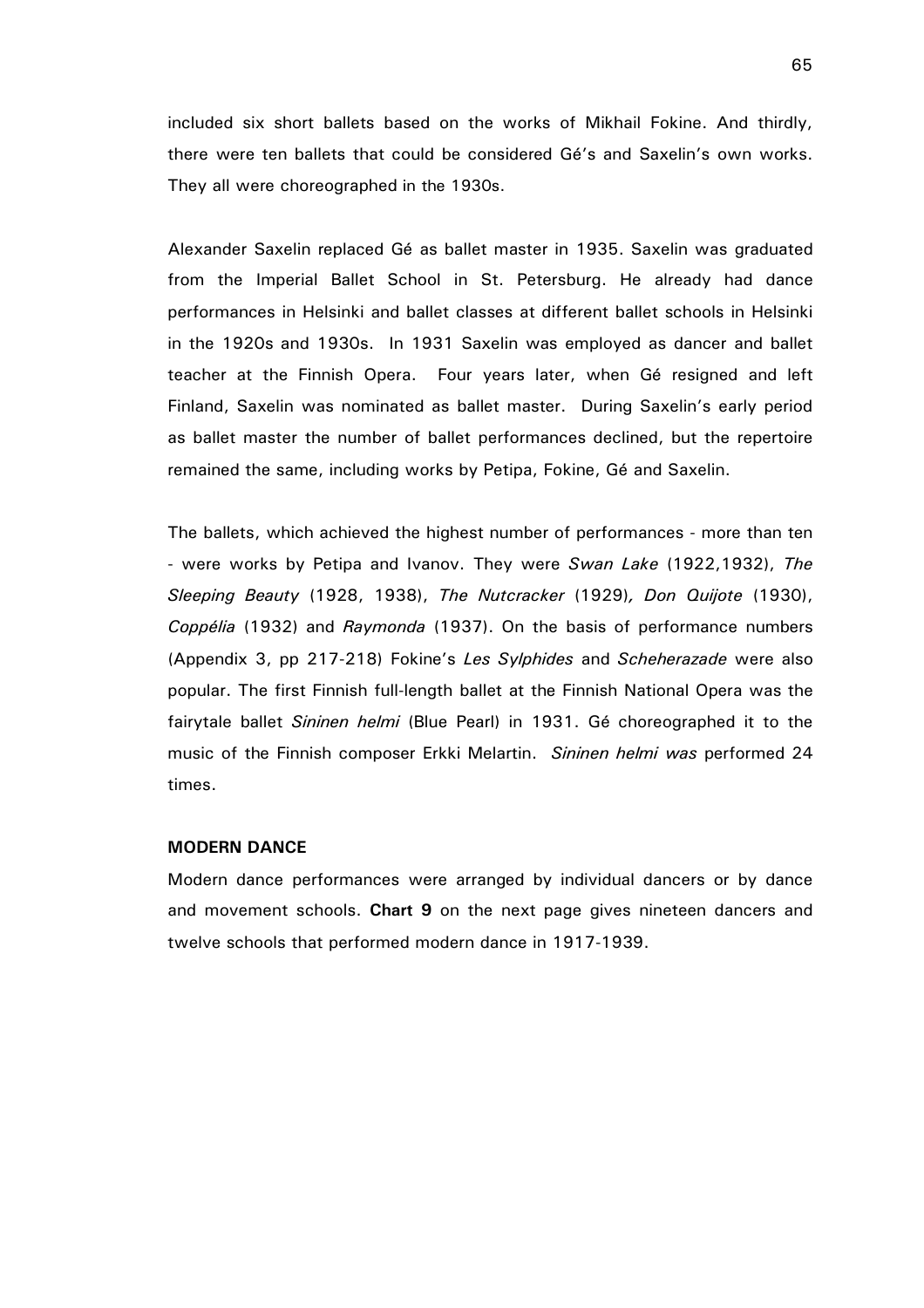| <b>Season</b> |                 | <b>Total Modern dance</b>                                                         |                | <b>Total Modern schools</b>                                                                                                            |
|---------------|-----------------|-----------------------------------------------------------------------------------|----------------|----------------------------------------------------------------------------------------------------------------------------------------|
| 1917-18       | 4               | Hertta Idman/2, Sari Jankelow/2                                                   | 1              | <b>Liiman School</b>                                                                                                                   |
| 1918-19       | 8               | Sari Jankelow/2, Maggie<br>Gripenberg/ $6 + tour$                                 | 1              | College of Music in Helsinki, Gripenberg                                                                                               |
| 1919-20       | 5               | Maggie Gripenberg/4, Sari Jankelow                                                | $\overline{2}$ | <b>Idman School</b>                                                                                                                    |
| 1920-21       | 10              | Hellerau-trio, Martta Bröyer/2, Sari Jankelow/3,<br>Taina Helve/2, Wini Laine/2   |                |                                                                                                                                        |
| 1921-22       | 8               | Taina Helve, Sari Jankelow/2, Martta Bröyer,<br>Maggie Gripenberg/4               |                |                                                                                                                                        |
| 1922-23       | 3               | Sari Jankelow, Maggie Gripenberg, Taina Helve                                     | $\overline{2}$ | Gripenberg School, College of Music in<br><b>Helsinki</b>                                                                              |
| 1923 24       | 4               | Taina Helve, Ester Naparstok/3                                                    | $\overline{2}$ | <b>Idman School</b>                                                                                                                    |
| 1924-25       | $\overline{2}$  | Maggie Gripenberg, Taina Helve                                                    | 2              | Salminen - Napartok School                                                                                                             |
| 1925-26       | $\overline{2}$  | <b>Ester Naparstok/2</b>                                                          |                |                                                                                                                                        |
| 1926-27       | 3               | Martta Bröyer, Maggie Gripenberg/2+tour                                           | 1              | <b>Gustafsson School</b>                                                                                                               |
| 1927-28       | 5               | Maggie Gripenberg/2, Taina Helve/2 + tour/,<br>Annsi Bergh and Marianne Pontan/ 1 | 3              | Bröyer School, Gustafson School,<br><b>Salminen School</b>                                                                             |
| 1928-29       | 4               | Irja Hagfors/2, Maggie Gripenberg/2                                               | $\overline{2}$ | Salminen School, Suontaa School                                                                                                        |
| 1929-30       | 3               | Maggie Gripenberg/2, Taina Helve                                                  | 3              | Bröyer School, Suontaa School/2                                                                                                        |
| 1930-31       | 1               | <b>Dolly Hjelt</b>                                                                | 5              | Gustafsson School, Suontaa School/2<br>Bröyer School, Salminen School                                                                  |
| 1931-32       | $5\phantom{.0}$ | Sari Jankelow/2, Maggie Gripenberg/2, Mary<br>Hougberg                            | 8              | Salminen School, Suontaa School /2,<br>Bröyer School, Gustafsson School,<br>Tamminen Schools, Vilagos School<br>Helsinki Conservatoire |
| 1932-33       | $\mathbf{1}$    | <b>Ella Eronen</b>                                                                | 3              | Helsinki Conservatoire, Suontaa School,<br><b>Tuulos-Eskelinen School</b>                                                              |
| 1933-34       | 3               | Ella Eronen, Aira Arja, Mary Hougberg                                             | 8              | Bröyer School, Suontaa School/5,<br><b>Gustafsson School, Tamminen School</b>                                                          |
| 1934-35       |                 |                                                                                   | 4              | Tuulos-Eskelinen School, Suontaa School/3                                                                                              |
| 1935-36       | $\overline{2}$  | Martta Bröyer, Anitra Karto                                                       | 3              | Gripenberg School, Jankelow School,<br>Suontaa School                                                                                  |
| 1936-37       |                 |                                                                                   | 2              | Tamminen-Arja School, Helsinki<br>Conservatoire                                                                                        |
| 1937-38       | $\overline{2}$  | Kaarina Kuoppamäki, Maija Leppo                                                   | $\overline{2}$ | Vaasa Conservatoire, Lehtikanto<br><b>Helsinki Conservatoire</b>                                                                       |
| 1938-39       | 1               | Hagar Lehtikanto                                                                  | 1              | Vaasa Conservatoire                                                                                                                    |
| 1939-40       |                 |                                                                                   |                |                                                                                                                                        |

On the basis of the number of performances, Maggie Gripenberg dominated the modern dance scene until 1932 when she retired as a dancer at the age of 50. Sari Jankelow was Gripenberg's first student who arranged dance matinee of her own in Helsinki in 1917. Her example was followed by Gripenberg's other students, such as Taina Helve, Mary Hougberg, Marianne Pontan, Wini Laine, Ester Naparstok, Annsi Bergh and Irja Hagfors in the 1920s. However, theatres,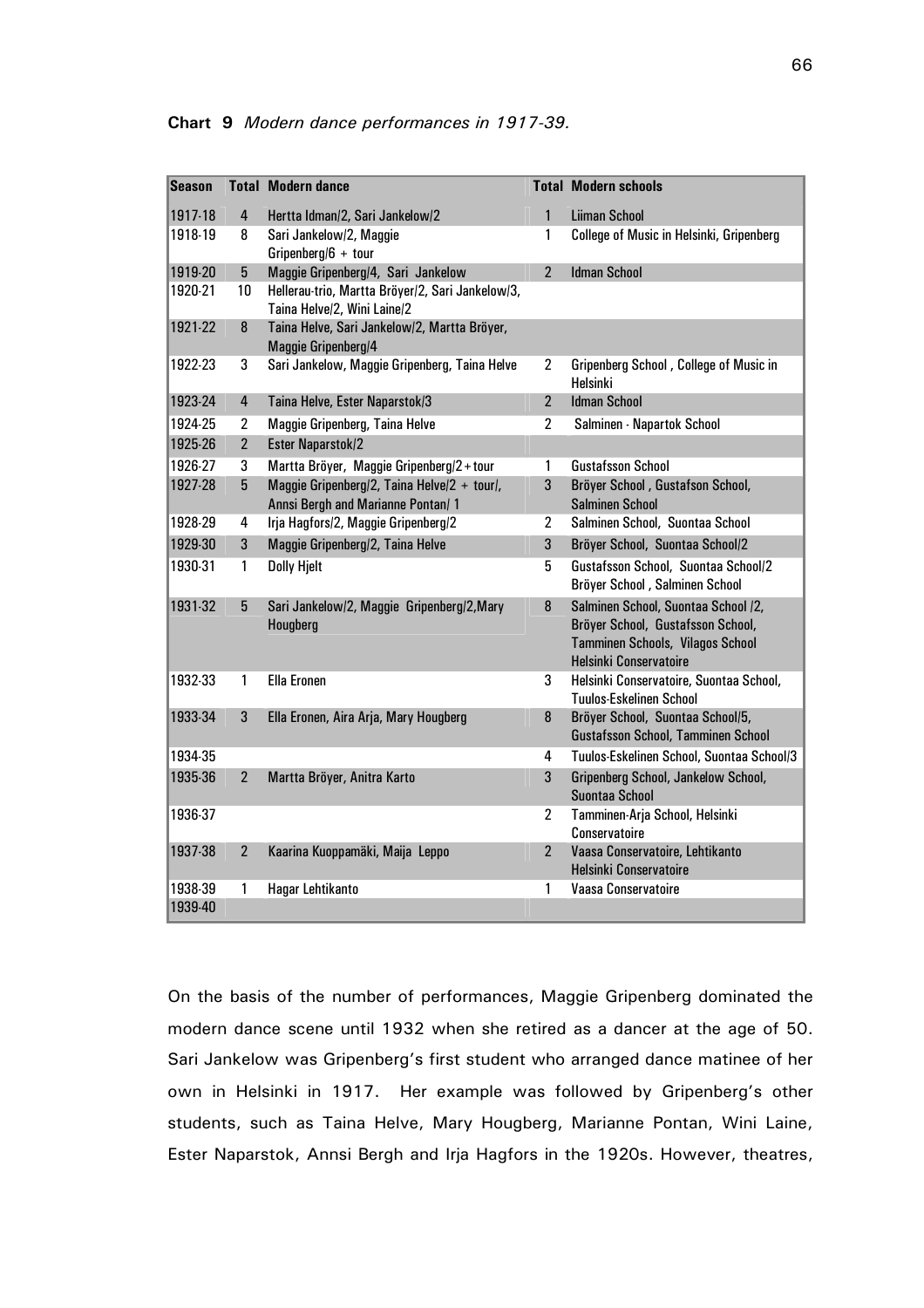opera houses and dance groups in Germany in the 1920s and the early 1930s offered these dancers better working possibilities than Finland. The Finnish National Opera employed only ballet dancers during the 1920s, Finnish Theatres did not have many vacancies for dancers, and not even Maggie Gripenberg, a member of a wealthy family, could afford a permanent dance group. So modern dance performances were quite occasional and the number of performances did not increase during the 1920s, although there were more actors in the field of modern dance. For dancers who stayed in Finland teaching was the only real opportunity to earn a living by dancing during the 1920s. Toini Gustafsson (later Karto), Helvi Salminen, Esteri Suontaa and Martta Bröyer opened their schools in 1920s.

The early Finnish modern dance also had a minor pioneer beside Gripenberg, as mentioned before. Hertta Idman (1890-1942), like Gripenberg a student of Emile Jaques-Dalcroze, started performing two years after Gripenberg in 1913. Idman and her school were active until the middle of the 1920's. Idman's name is seldom mentioned in history writings; for example af Hällström does not mention her at all in his writings. Suhonen (1997) states that as an artist Idman seems to be overshadowed by Gripenberg. In 1950 Elisabeth Valto, dance critic in *Ilta* Sanomat, describes Idman as a pioneer of dance art who had to give up her career quite early. Martta Bröyer and Esteri Suontaa were Idman's most known students, the latter one studied also at the Gripenberg School.

During the 1930s, the number of actors in the modern dance field continued to increase. As discussed earlier, some Finnish dancers who had worked in Germany (Sari Jakelow, Irja Hagfors, Mary Hougberg and Ester Naparstok) or graduated from German or Austrian dance schools (Maija Leppo, Aira Arja) returned to Finland. In addition, some students from the Karto, Suontaa, Salminen or Gripenberg schools, such as Ella Eronen, Hagar Lehtikanto, Telma Tuulos, Anitra Karto and Kaarina Kuoppamäki, worked as dance artists and/or as dance teachers. However, the growing number of dance artists in modern dance did not lead to an increase in the number of performances in the 1930s.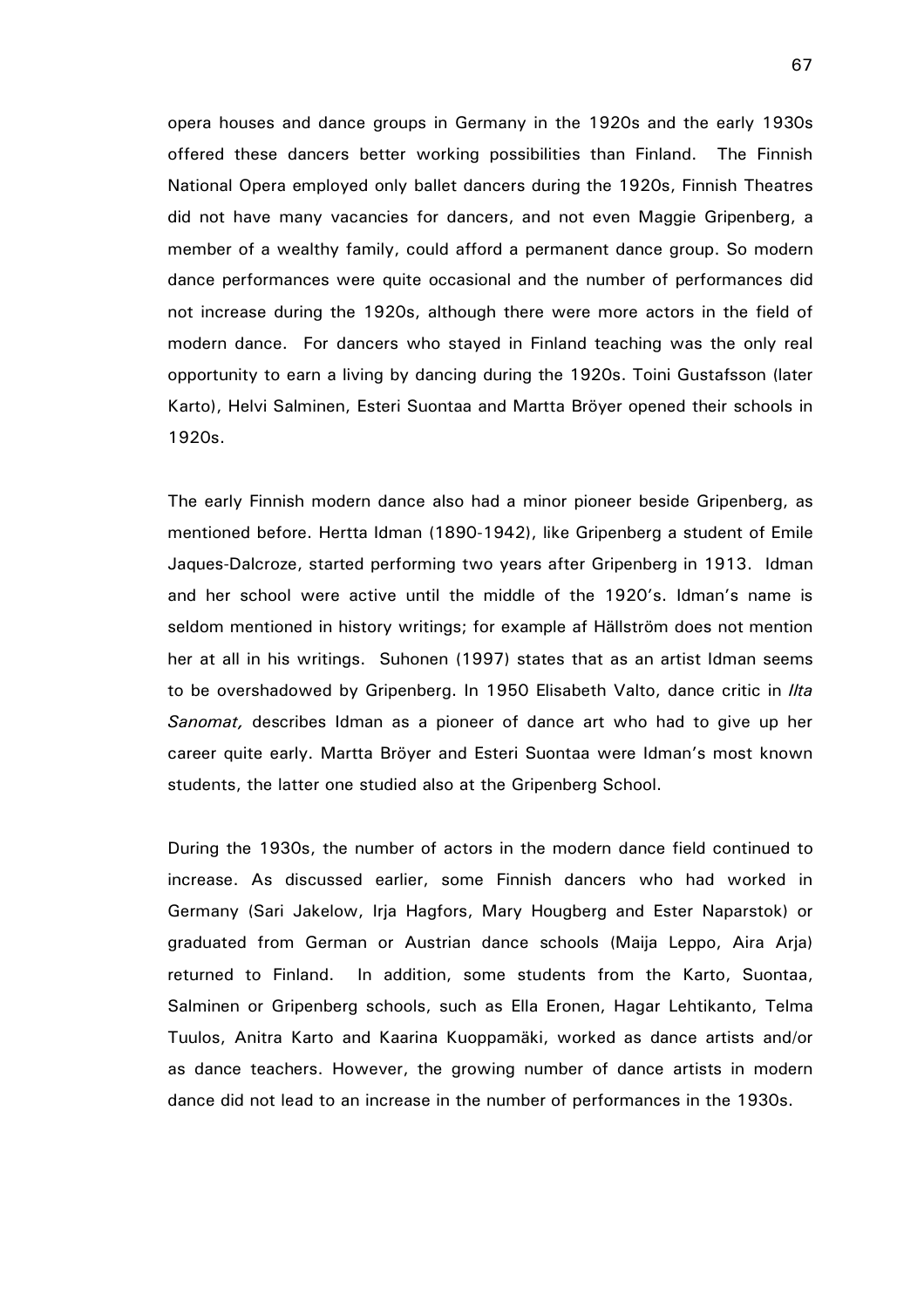The performances in early modern dance can be divided into two: solo performances arranged by an individual dancer and school performances produced by a school. A typical modern dance solo programme contained about 10-15 short dance numbers. Dancer usually choreographed and performed dances. Choreographer's name was not always mentioned in programmes. School performances for their part included two sections. The first one was simply called training. It presented the gymnastic forms of body training, in German Körperbildung, performed in groups and rehearsed by the teacher. The second section, entitled dance, contained short group and solo dances. They were choreographed by teachers and students and danced by students and teachers, sometimes together.

Dances in both programme types were usually performed to piano accompaniment. On the basis of information in dance programmes experiments without music were rare.<sup>8</sup> Titles of dances were very often taken directly from music. Music by Finnish contemporary composers, such as Jean Sibelius, Erkki Melartin, Toivo Kuula and Selim Palmgren, was used a lot beside internationally well-known composers, like Franz Schubert, Frederic Chopin, Emile Saint-Saens and Edward Grieg. Occasionally rhythmic compositions, so-called rhythmic etudes, were accompanied by dancers themselves.

## DANCE AS A LEGITIMATE ART FORM

During the 1930s, some Finnish ballet and modern dancers identified themselves as professional and they founded together The Union of Finnish Dance Artists in 1937. Later, the position of modern dancers beside ballet dancers was undermined in the Union. History writings, as well as general opinion, have sometimes left early modern dance out of Finnish dance history or labelled it amateurish by using definition and values for professionalism in dance of their own times. The definition of professionalism in the arts is fluid and it changes through times. Bruno Frey and Werner Pommerehne (1989) states eight features that can be used for defining professionalism in the arts. They are the amount of time spent on artistic work; amount of income derived from artistic activities, reputation as an artist among the public; recognition among other artists; quality of the artistic work produced; membership in a professional artists' association;

68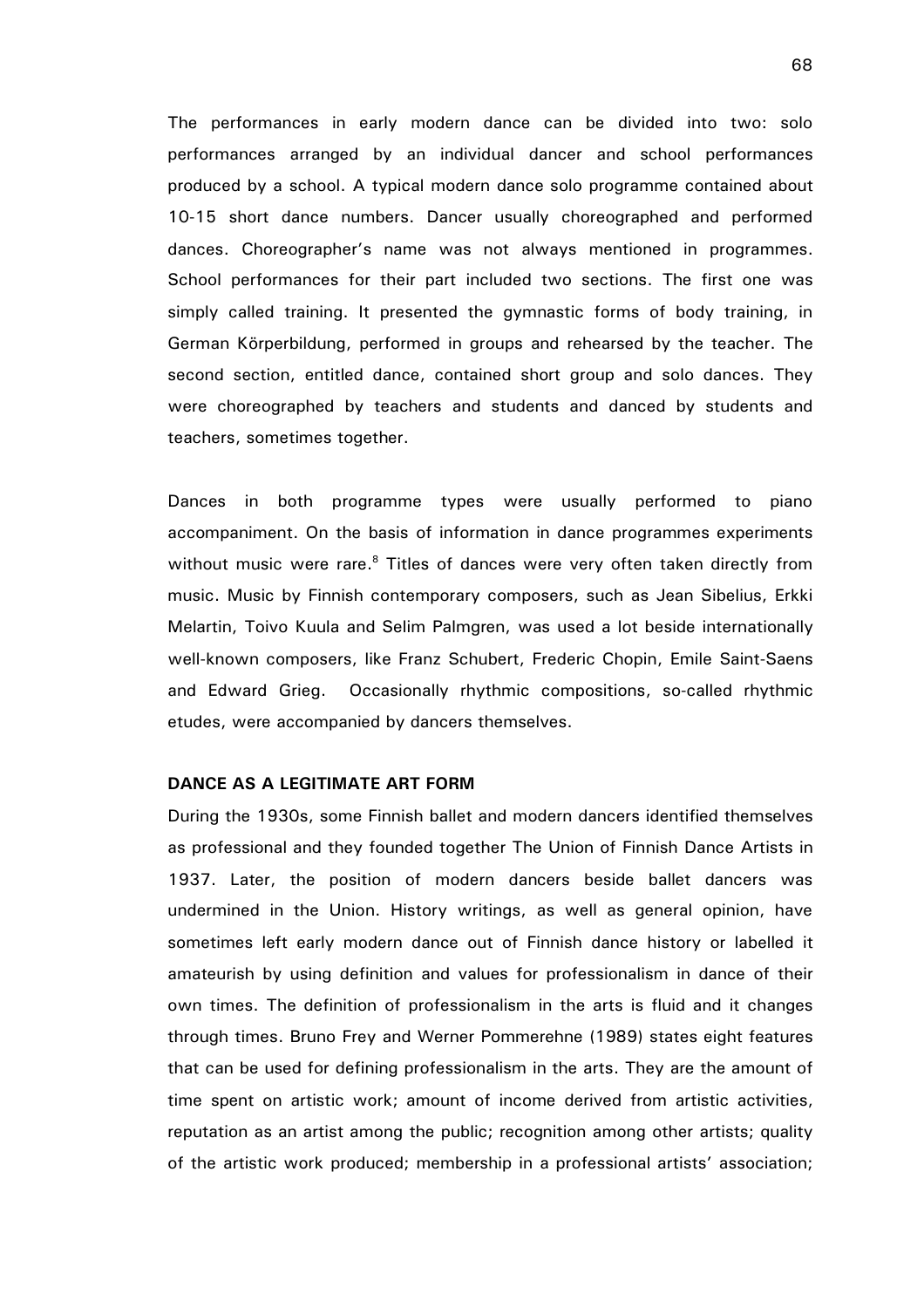professional education and qualification; and the subjective self-evaluation of being an artist. It would be useful to study which of these features of professionalism were underlined by dancers and by the press during my research era, and to what extent the emphasis in definitional terms changed. On the other hand, we have to discuss these questions in connection with the legitimisation process of dance art in Finland. Legitimisation is the process in which prevailing circumstances and practises of an art form are stabilised, accepted and supported by society. The legitimisation process of ballet and modern dance started simultaneously during the first decades of the 20th century.

Ahonen (2000) has already studied the legitimisation process of ballet in Finland in 1922-35. Her research identifies ballet in Finland with the institution, the Finnish National Ballet, and explores the ways in which representations of body and gender in the performances of the Finnish National Ballet corresponded with discourses of body and genre in Finland during the 1920s and 1930s. Ahonen presents, with the help of existing research, two discourses, the white or rightwing and the modernist, that dealt with and defined the body and gender in Finland. According to her, male and female bodies that were represented in the ballet in Finland did not match either the existing right-wing or modernist views of body and gender, and this complicated ballet's legitimisation process as an art form. However, it seems evident that by the end of the 1930s ballet had achieved a more stable position in Finland than modern dance. In the case of modern dance, the legitimating process continued until the 1970s or even the 1980s.

Ahonen's MA dissertation deals only with ballet and does not take modern dance into account at all, although ballet and modern dance started to appear as competing dance genres in dance discourses in the late1920s and 1930s. It would be interesting to bring modern dance into a discussion of body and gender, and to examine how the female body and almost totally absent male body in early modern dance performances match modernist or right-wing views. All representatives of early modern dance in Finland were women. Only Maggie Gripenberg had a couple of male partners, the actor Onni Snell, the dancer Elo Kuosmanen whose main concern was in ballet, and the actor Veikko Nikkinen.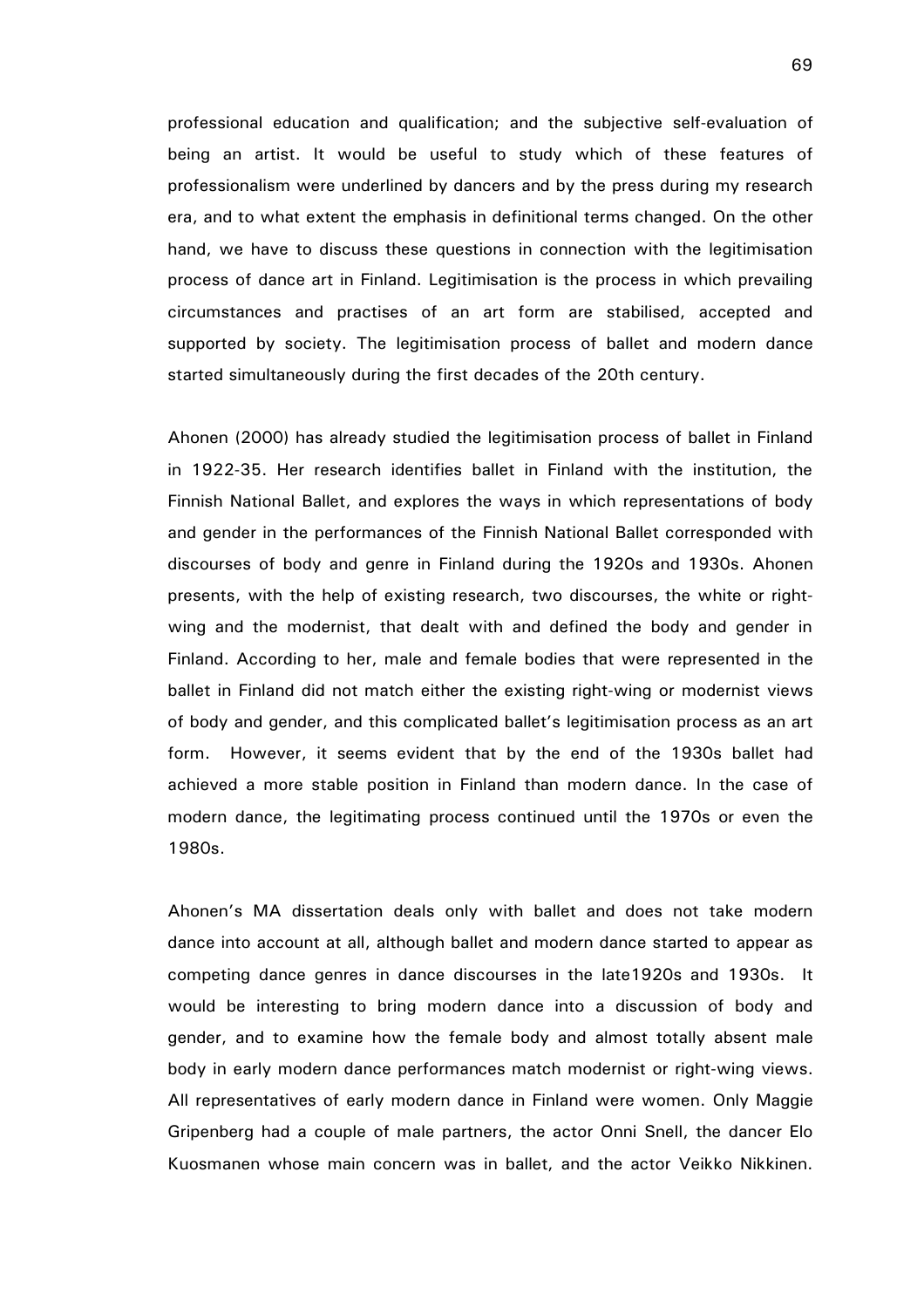Thus, there was no a real corporeal male body in the modern dance scene. Could modern dance that represented only women be legitimate in Finland or in Europe during the 1920s or later? In addition, it would pay to examine and find out, if there were other discourses beside the right-wing and modernist ones that defined the views of body and gender. There was a civil war in Finland in 1918 between the "Reds" and the "Whites", between the left-wing and the right-wing. The war, which the "Whites" won, divided Finland mentally for many decades. So, how did red or left-wing discourses understand and legitimate body and gender? If I consider practices of teaching, performing and writing, in early modern dance some dancers and gymnastics teachers participated in both rightwing and left-wing activities and even in modernist circles in Finland. They were involved in many discourses simultaneously. It seems to me that through the practises of these female dancers and gymnastics teachers, German body culture and its representations, both physical and ideological, formed not only the white or the modernist body, but also the red body in Finland, at least red female body. If we look closely enough at particular instances, the hegemonic and general overviews of body, gender and dance have alternative tones in the practises of individual (female) dancers. This research only touches these interesting and complex questions in relation to Elsa Puolanne in Chapter 3, but further detailed examination is left for future research.

#### MIXED PERFORMANCES AND TOURS

Most performances in the category of mixed performances presented various dance genres, ballet and character dances, or ballet and ballroom dancing, or ballet and modern dance (Appendix 8, pp 230-232). Some dancers who were later considered classical dancers, such as Elo Kuosmanen and Mary Paischeff, performed few plastic dances as part of their repertoire during the 1920s. Secondly, the mixed category included dance performances in which Finnish dancers performed popular oriental, Indian or other ethnic based-dances outside Western culture. Thirdly, there were dance performances that combined 'high' and 'low' art in theatre venues, such as Klaus Salin's and Tuulikki Paananen's acrobatic dances, which were fusion of ballet and acrobatic lifts and flexibility. Klaus Salin was engaged as soloist at the Finnish National Ballet after the Second World War. Eventually, many dance performances in restaurants and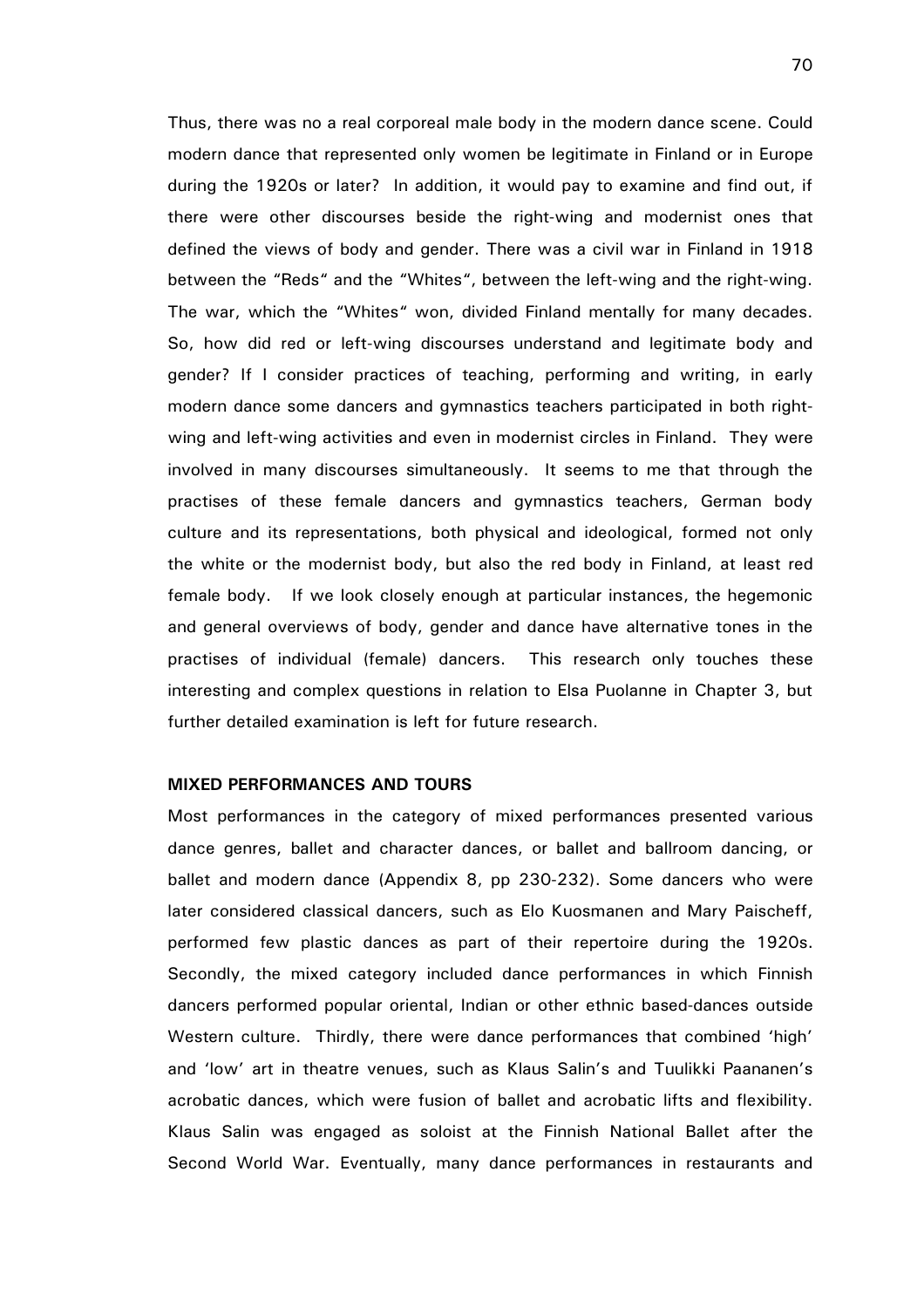spas were often performed by the dancers of the Finnish National Ballet (Appendix 11, p 239) could be easily included this hybrid form of 'high' and 'low' art.

The two best-known choreographers of mixed performances were Toivo Niskanen and Edith von Bonsdorff, who was originally Danish, but married a Finn. They, as well as Kaarlo Eronen, were engaged to the Ballets Suédois in the 1920s. Niskanen, a male contemporary of Maggie Gripenberg, was a manysided dancer and dance teacher. From 1908 to 1920 he made annual study trips abroad, mainly to St. Petersburg, but also to Stockholm, Berlin, Vienna and Paris and studied character dances, ballet, social dances as well as Dalcroze method (TeaMA 1160). After his dance debut in 1911 Niskanen performed in Helsinki and on dance tours around Finland. The content of his performances varied from tango to classical ballet. Edith von Bonsdorff's first performance in Finland was with Jean Börlin in 1919. During the 1920s and 1930s she had various performances in Helsinki and at least one tour together with Kaarlo Eronen in 1925. She also visited the Finnish National Ballet as Gé's partner in Sheherazade in 1926, and in 1951 she even choreographed Salome for the Finnish National Ballet. Salome was one of her most popular dance pieces during the 1920s. Von Bonsdorff used both ballet dancers, such as Alexander Saxelin Kaarlo Eronen, and students from the Helvi Salminen School in her group choreographies. Some of her works were based on dance pieces of the Ballets Suédois.

The capital Helsinki was not the only place where dance was performed in Finland. During the 1910s both Maggie Gripenberg and Toivo Niskanen made dance tours around Finland, and Gripenberg toured also in Sweden and Estonia, and had a few performances in the USA (TeaMA 1958 and 1160).<sup>9</sup> In 1917-1939 there were 14 tours. Both representatives of modern dance and ballet performed around Finland. Detailed documentation of tours is presented in Appendix 10 (p 237-238). Found traces of tours suggest that tours were not very extensive, usually including less than ten performances. Dance performances in tours took place in local theatre premises. Many towns in Finland had both right-wing and left-wing theatres, and amateur playing was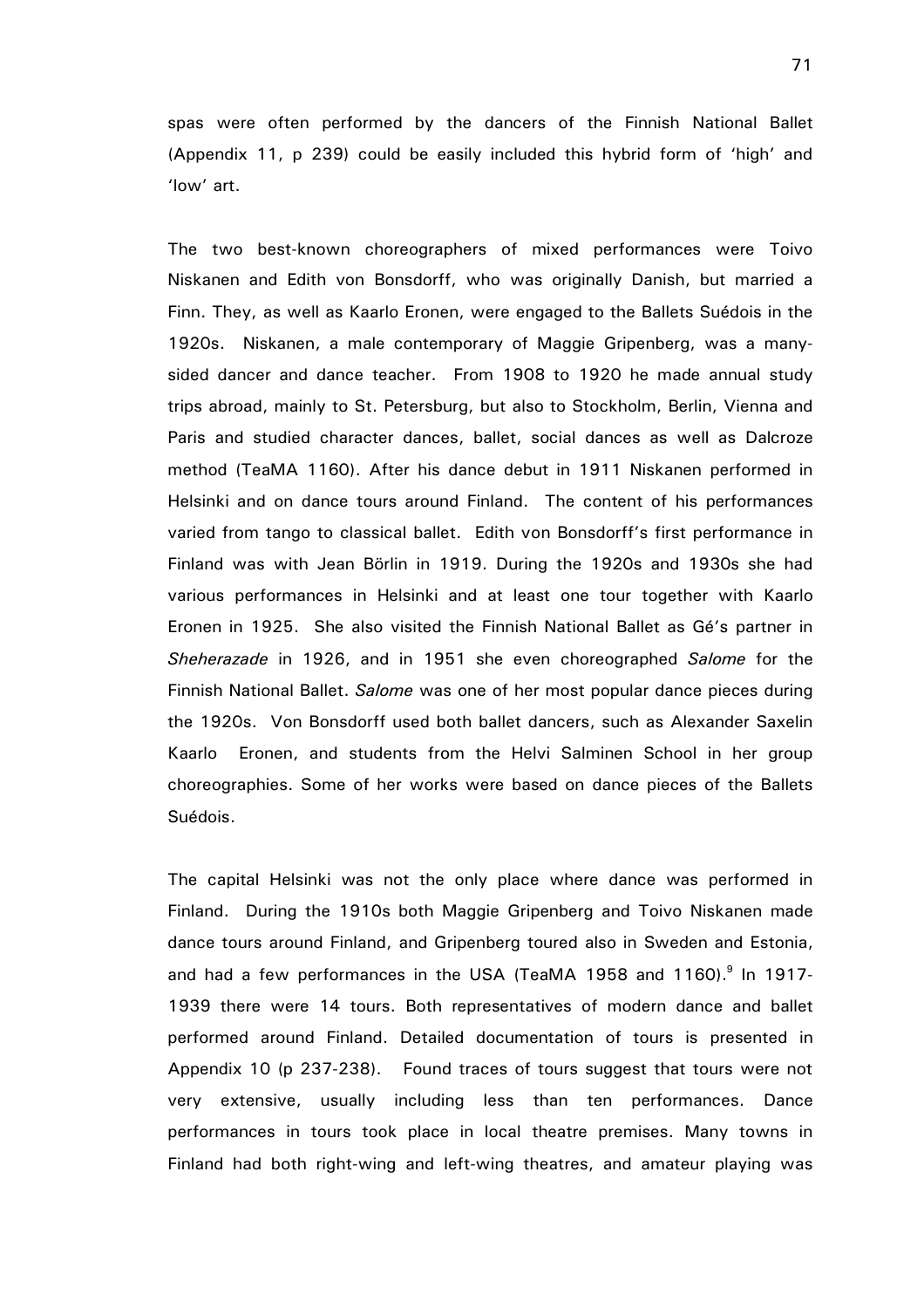popular both in youth associations and in workers' associations. The theatre repertoire in Finland during the first decades of the 20th century included many musical plays and operettas with dance numbers. Dance artists were used as choreographers, not only in Helsinki but also in other bigger towns, such as Viipuri, Tampere and Turku. Dancers were local assistants. Thus, it seems obvious that the audience of dance performances included also spectators whose main interests were in the theatre.

Mixed dance performances, as well as some performances in restaurants during the 1920s and 1930s, show how flexible and fluid the borderlines between dance genres and between art and entertainment were for the most Finnish people. It is possible to think, for instance that ballets at the Finnish National Ballet were so popular because most of the audience viewed ballet more as an entertainment than as an aristocratic and legitimate art form. According to Ahonen (2000), some press reviews of the 1920s and 1930s presented ballet as an entertainment, not as an art form. The borderline was blurred also because the same dancers performed at the Opera, in restaurants, spas and on tours around Finland. And they even performed partly the same repertoire in restaurants and on tours as at the Opera. Thus, it was not only at the Opera that you could see ballet during the 1920s and 1930s, although Ahonen (2000, p 3) states straightforwardly, "the Finnish National Ballet in Helsinki was the only place where you could see ballet". This view is shared by many other dance writers, including me.<sup>10</sup> Dancers themselves still remembered these entertaining performances (e.g. Säilä & Räsänen 1986, Sylvestersson & Puromies 1995) but probably they as well as other writers ignored and considered them less important, since they wanted to emphasise and distinguish ballet as an art form.

## DANCE AS HISTORY

At the turn of the 20th century the Imperial Ballet made several times visits to Finland, then an autonomous Grand Duchy of the Russian Empire. Many ballets of Petipa, Ivanov and Fokine, based on the memory and imagination of George Gé, were taken into the repertoire of the Finnish National Ballet. But it is unclear to what extent these ballets copied performances, which Gé had seen in St.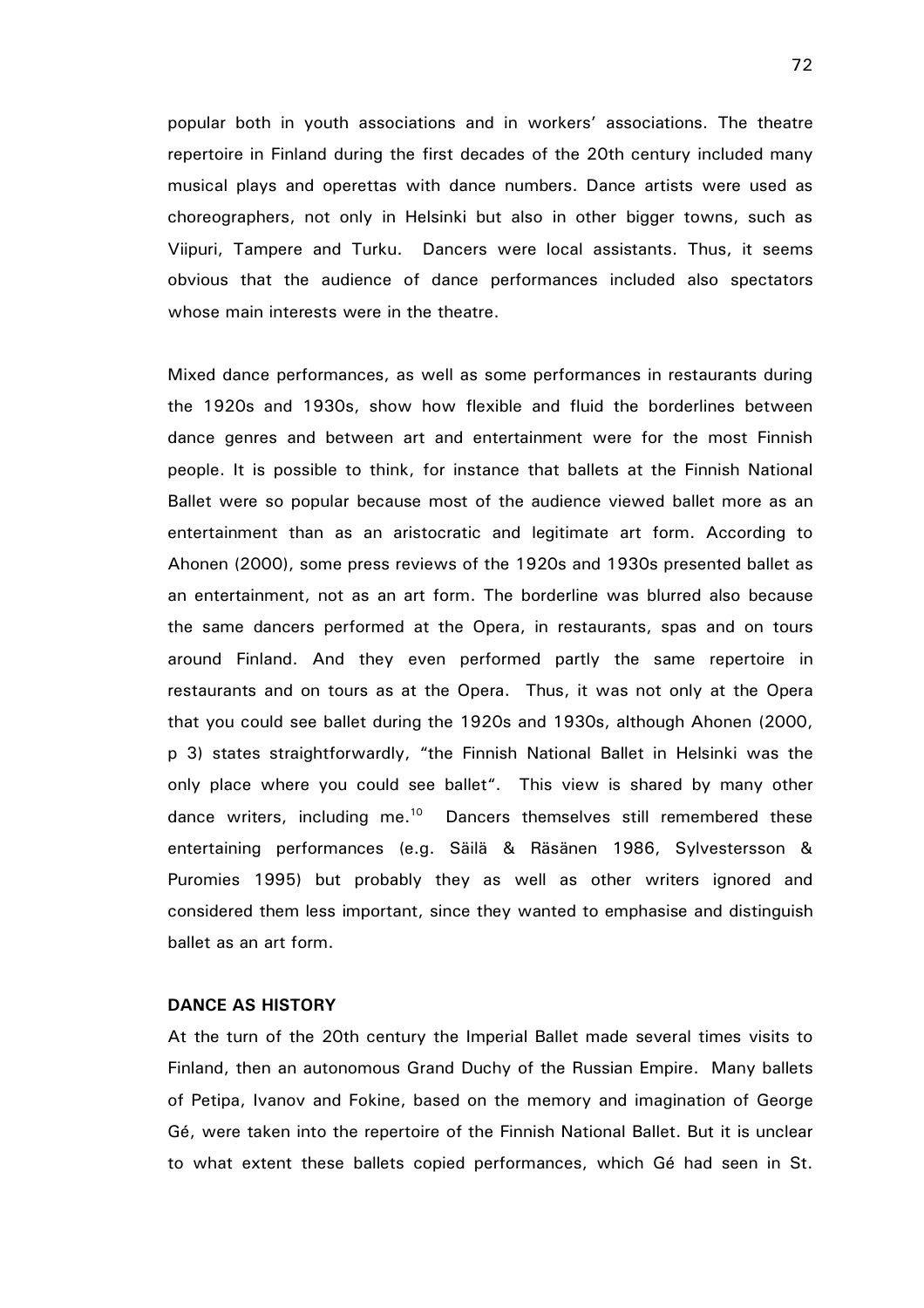Petersburg. We have to consider how far a tiny Finnish National Ballet, about 20 dancers and most of them part-time assistants, could dance in the fashion of the former Russian Imperial Ballet. And how a ballet group could be maintained and create ballets that would simultaneously be based on the heritage of tsarist Russian ballet, Finland's former political ruler, and yet construct and support national values of Finland, such as Finnish nature and language.

It belongs to the tradition of ballet to recycle, restage or re-choreograph ballets. This happened also in Finland. Even today, it is possible to see some of the ballets that were performed at the Finnish National Opera in the 1920s and 1930s. It is worthwhile to consider how and to what extent they include or repeat the past or to what extent each performance of Swan Lake is also a history of other Swan Lakes before it. Recycling has not been appreciated in modern dance in Finland, and there are only few Gripenberg's dances are still performed. The Praesens group, lead by Ritva Arvelo, made some re-stagings of Gripenberg, the most often performed of them being *Juoru* (A Gossip). I have also heard that some gymnastics clubs still perform Maija Varmaala's dances.

This relativist attitude towards 'the truth of the past' opens an opportunity to choreograph dancing history based on the traces of old choreography as well as on the creativity of its present scholar, choreographer and dancer(s). This work would not be a reconstruction, which tries to reach the original dance as it was. It is a new creation that tries to understand and interpret the traces of old dance from the present moment to its present audience.

## FURTHER RESEARCH STRATEGIES

On the one hand, the data that I have collected mostly matched and supported the outlines of existing histories of dance art in Finland. On the other hand, the systematic and factual knowledge of events in dance in Finland led me to speculate and ask more complex questions and to get to know the binary oppositions, such as amateur – professional, national – international, ballet modern dance and low art - high art, which are used to define and legitimate dance art in Finland as in other parts of Western culture. My presence in the present time has produced some strong biases. Current legitimated and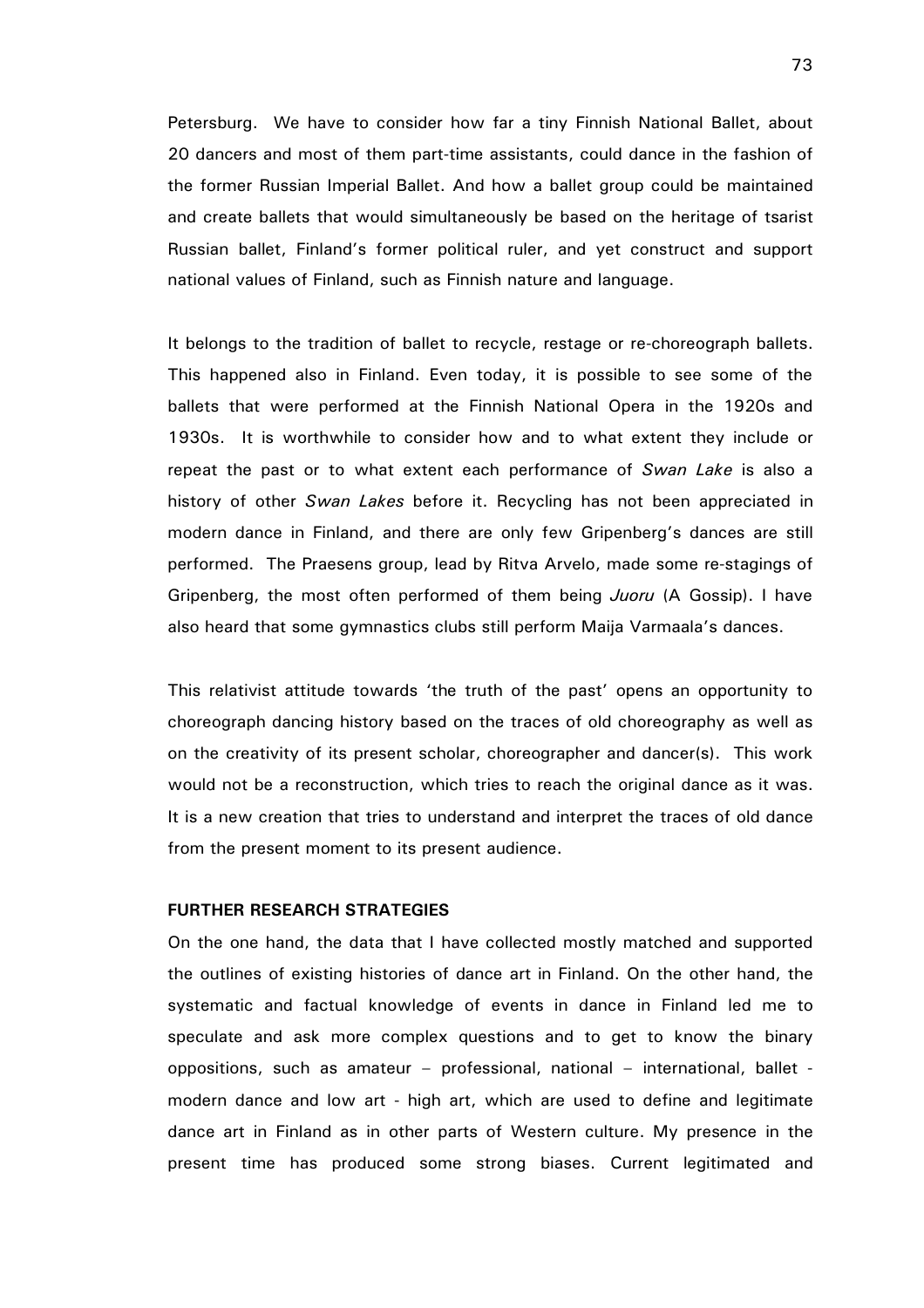hegemonic definitions of dance art have obviously affected my selecting and sorting of data as well as my writing as can be seen in this chapter. This challenges and encourages me to search and use some alternative reading and research possibilities.

The chronological and categorised data of dance performances in Finland, presented in the appendices and the charts of the thesis, offers me material interminably to develop and expand this chapter into a full PhD with several hundred pages about dance venues, music, dancers, titles of choreographies, styles of choreographies, reviews of dance performances and so on. While it might be valuable to create a detailed chronology of dance in Finland, I have to ask how far it pays, if I want to understand the past through multiple perspectives and to reflect and share the process as well as the outcomes with my readers. It seems to me that the descriptive and classifying method is not adequate on its own, if I would like to study and discuss further some issues that interest me.

All histories include tensions and co-operation between the factual and imaginary and between the found and made (e.g. White 1973, Ankersmit 1994). The writer and her/his imagination have been hidden in 'objective' writing, and the events seem to speak for themselves. However, the past did not ask to be presented in the form of lists, tables, categories and descriptions. It was I, a researcher and writer, who invented those forms, inspired by my conscious aim to write 'objective' history. We all live and experience our lives in time and we cannot step aside from the present moment and become 'objective' and 'neutral' participants of the past, even if we would like to. However, we can try, as I have done in some parts of this chapter, and I have found it useful, but not sufficient.

During my writing of 'objective' history, new questions and issues emerged through the interaction between the data, the existing histories and me. In order to examine some of these new questions and discourses, I shift more openly and freely between factual and imaginary constructs and between found and made histories. It means that the discussion and analysis of the whole data material is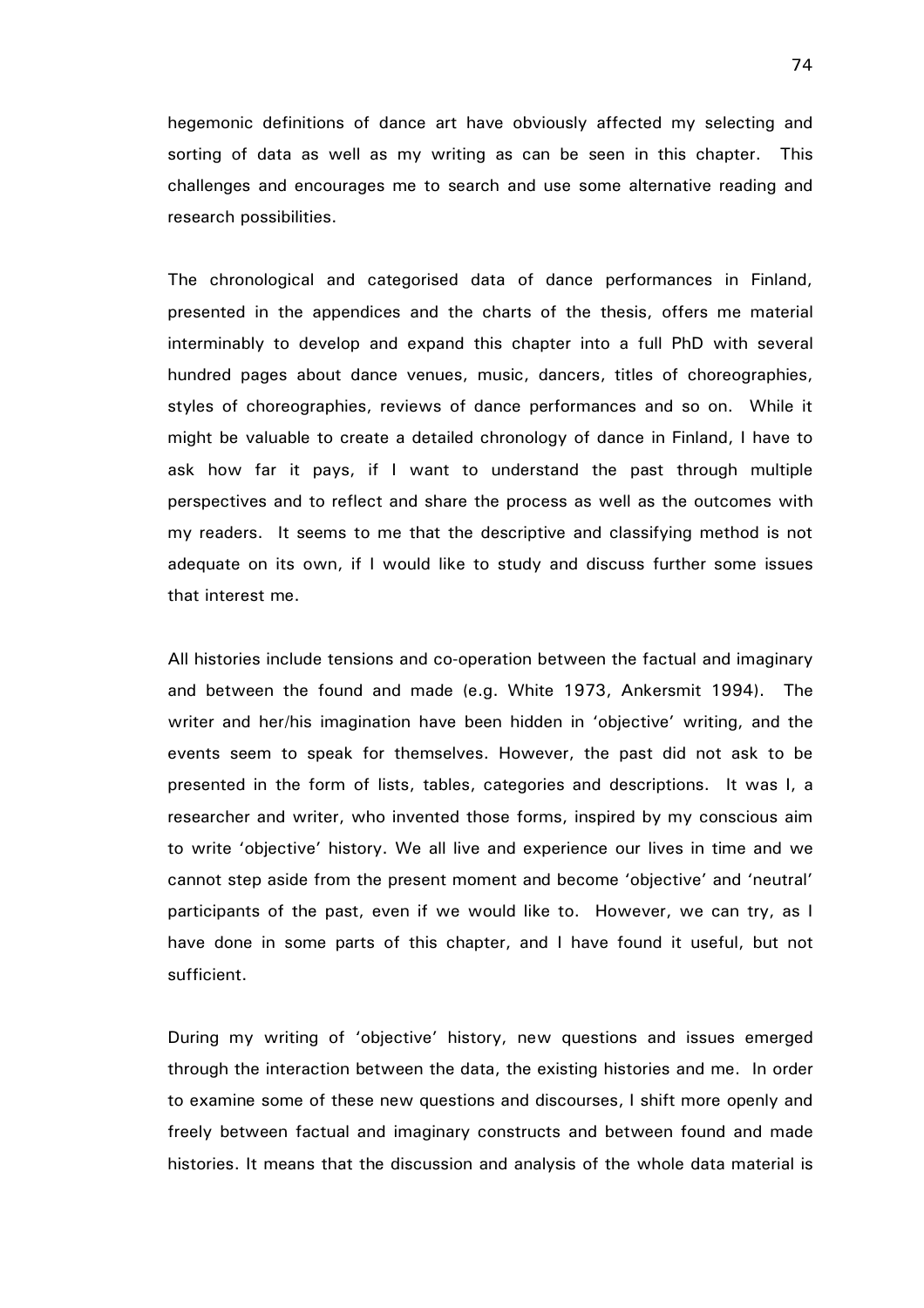not continued and developed anymore further here. The linear and chronological time structure formed by dance performances, following one after another, has to be dispersed to some particular discourses and representations of the past relating to one particular dance solo *Loitsu* and its dancer and composer Elsa Puolanne. Loitsu and Elsa Puolanne are marginal and seldom mentioned in the context of dance art, as previous chapters have shown, but they are both involved in complex discourses of the modern and the national in dance. The search for *Loitsu* and its meanings on the pages and in the studio is not used here to construct a comprehensive and coherent historical narrative to answer what happened in dance art in Finland, but to challenge and expand the notion of dance history and how it can be presented. This does not mean that the data and the years of collecting it have been pointless, on the contrary. It has been an essential part of my moving toward new research questions. Therefore, the data and my process with it have a prominent place in the thesis, and I am happy to share the collected data with other dance scholars for further research of the past of dance art in Finland.

The past of dance in Finland is present in me through various representations and experiences, as I have discussed, but at the same time "the past as it was" is totally gone. It is always imperfect in the present, and when I ask questions about the past of dance in Finland and about Loitsu I know it is the 'other' past that I know (Bynym 1999). New kinds of questions appear, as I accept this relative standpoint toward the past. What are the criteria for preferring one interpretation to another? Is it purely a matter of current aesthetic, political, ideological and moral considerations or my own preferences? Is there still some relevance to at least a partial objective knowledge of the past? Or perhaps I will continue my research and accept Lena Hammergren's argument, that the discerning of changes that the research and its context have for us

> reveals the false nature of a binary opposition between objective and subjective perspectives, an opposition founded on perceiving the author as being either the authority of a text or completely absent from it. In an intriguing fashion we are both and thereby neither. The making of history is and yet is not our "own" doing. Hammergren 1995, p 191.